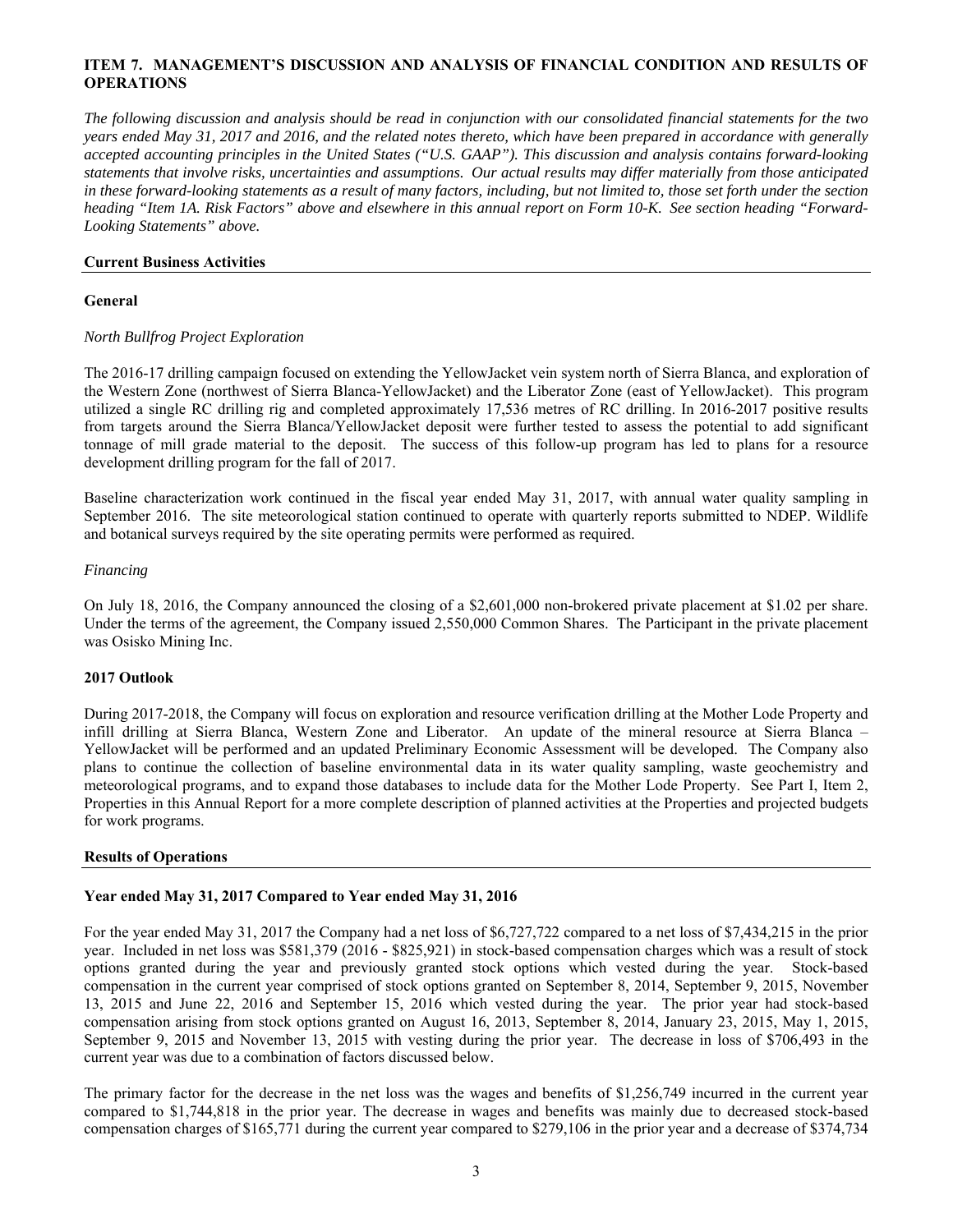in wages and benefits in the current year mainly as a result of adjustment in wages of several senior executive officers and the severance pay to the former President in the prior year.

Exploration expenditures increased to \$3,145,589 (2016 - \$2,856,345) mainly due to increased stock-based compensation charges of \$33,433 during the current year compared to \$18,468 in the prior year and an increase of \$274,279 incurred in the exploration in the current year compared with prior year as the Company focused all its exploration efforts on the NBP.

Consulting fees decreased to \$635,152 (2016 - \$712,943) mainly due to decreased stock-based compensation charges of \$301,884 during the current year compared to \$415,360 in the prior year. This was offset by an increase in consulting fees of \$35,685 during the current year compared with the prior year mainly due to the engagement of an external consultant for financial advisory services in the current year in hopes of increasing public exposure for the Company.

Insurance expenses increased to \$156,940 (2016 - 122,691) mainly due to increased insurance premiums as a result of increased Director and Officer Liability coverage during the current year.

Investor relations expenses increased to \$768,098 (2016 - \$738,931) due to an increase of \$51,962 in investor relationsrelated travel and advertising and marketing during the current year as part of the Company's efforts to secure additional financing. This was offset by a decrease in stock-based compensation charges of \$73,514 during the current year compared to \$96,309 in the prior year.

Professional fees decreased to \$286,556 (2016 - \$320,979) due to decreased stock-based compensation charges of \$6,777 during the current year compared to \$16,678 in the prior year and a decrease of \$24,522 in legal and accounting fees in the current year compared to the prior year as a result of decrease in audit fees due to a general decrease in activities in the current year compared to the prior year.

Regulatory expenses decreased to \$77,155 (2016 - \$92,941) mainly due to more expenses incurred in the prior year as a result of the Company changing its Principal American Liaison in the current year resulting in a decrease in regulatory expenses.

Travel expenses increased to \$154,391 (2016 - \$123,621) mainly due to more conferences attended during the current year as part of the Company's efforts to secure additional financing.

Other expense categories that reflected only moderate change year over year were administration expenses of \$649 (2016 - \$7,988), depreciation expenses of \$22,176 (2016 - \$27,100), office expenses of \$118,161 (2016 - \$138,882) and rent expenses of \$109,201 (2016 – \$117,471).

Other items amounted to an income of \$3,095 compared to a loss of \$429,505 in the prior year. There was a gain on sale of the Company's interest in the West Pogo property of \$25,728 and a gain on sale of the Company's interest in the LMS property of \$66,669 in the prior year and a write-off of the Company's interest in the Chisna property of \$677,695 in the prior year. There was a decrease in foreign exchange to a loss of \$23,406 (2016 - gain of \$139,394), which is the result of factors outside of the Company's control and an increase in interest income of \$26,501 (2016 - \$16,399) as a result of less investment in cashable GIC's during the prior year.

## **Three months ended May 31, 2017 Compared to Three months ended May 31, 2016**

For the three months ended May 31, 2017, the Company had a net loss of \$1,898,295 compared to a net loss of \$1,453,085 in the comparative period of the prior year. Included in net loss was \$127,591 (2016 - \$186,571) in stock-based compensation charges which is a result of stock options granted during the period and previously granted stock options which vested during the period. Stock-based compensation in the current period comprised of stock options granted on September 9, 2015, November 13, 2015, June 22, 2016 and September 15, 2016 which vested during the period. The prior period comparative had stock-based compensation arising from stock options granted on September 8, 2014, May 1, 2015, September 9, 2015 and November 13, 2015 with vesting during the comparative period of the prior year. The increase in loss of \$445,210 in the three month period of the current year was due to a combination of factors discussed below.

Exploration expenditures of \$1,038,353 incurred in the current period compared to \$556,186 in the comparative period of the prior year. The exploration activities of the Company increased mainly due to more active in exploration in the current period compared with the comparative period of the prior year and an increase in stock-based compensation charges of \$10,067 in the current period compared to \$4,659 in the prior period.

Consulting fees increased to \$178,621 (2016 - \$176,832) mainly due to decreased stock-based compensation charges of \$68,603 during the current period compared to \$97,832 in the prior period. This was offset by an increase in consulting fees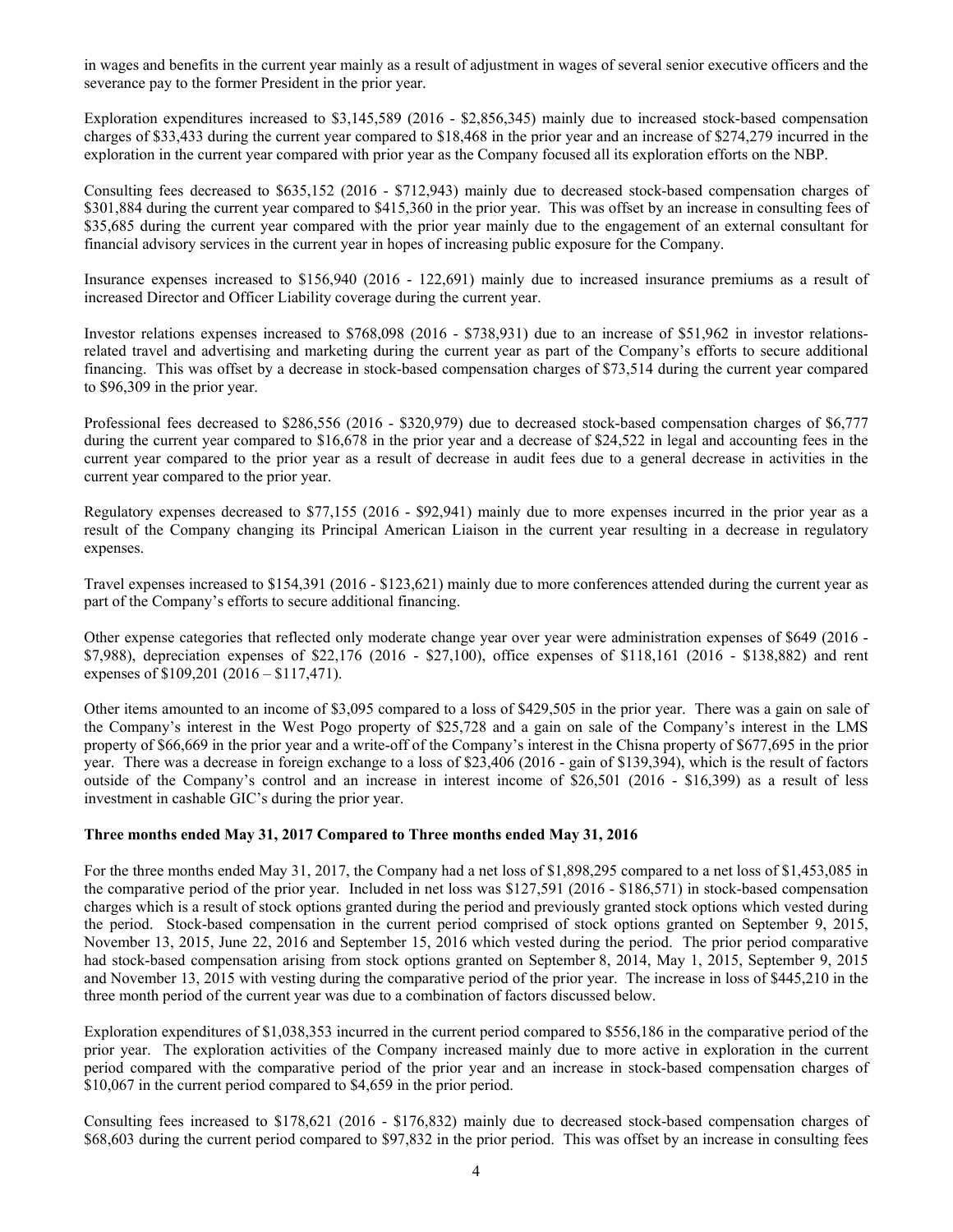of \$31,108 in the current period compared with the comparative period of the prior year mainly due to the engagement of an external consultant for financial advisory services in the current period in hopes of increasing public exposure for the Company.

Insurance expenses increased to \$51,027 (2016 - \$29,584) mainly due to increased insurance premiums as the Company increased its Directors and Officers Liability coverage during the current period compared with the comparative period of the prior year.

Investor relations expenses increased to \$203,743 (2016 - \$170,742) due to decreased stock-based compensation charges of \$18,083 during the current period compared to \$20,688 in the prior period offset by an increase of \$35,606 in investor relations-related travel, and advertising and marketing during the current period compared with the comparative period of the prior year due to the Company's efforts to secure additional financing.

Professional fees increased to \$80,200 (2016 - \$66,423) due to decreased stock-based compensation charges of \$1,665 during the current period compared to \$2,876 in the prior period offset by an increase of \$14,988 in legal and accounting fees in the current period compared to comparative period of the prior year as a result of the Company's plan to acquire the Mother Lode Property from Goldcorp USA, Inc. which closed on June 9, 2017.

Wages and benefits decreased to \$211,067 (2016 - \$323,124) mainly due to a decrease in stock-based compensation charges of \$29,173 in the current period compared to \$60,516 in the prior period and a decrease of \$80,714 in wages and benefits in the current period mainly as a result of the departure of the former President in the comparative period of the prior year.

Other expense categories that reflected only moderate change period over period were administration expenses of \$104 (2016 - \$1,531), depreciation expenses of \$5,632 (2016 - \$7,471), office expenses of \$28,230 (2016 - \$35,035), regulatory expenses of \$9,346 (2016 - \$11,055), rent expenses of \$28,892 (2016 – \$30,911) and travel expenses of \$46,976 (2016 - \$44,076).

Other items amounted to a loss of \$16,104 compared to a loss of \$115 in the prior period. There was an increase in foreign exchange to a loss of \$18,546 (2016 – loss of \$4,829), which was the result of factors outside of the Company's control and a decrease in interest income of \$2,442 (2016 - \$4,714) as a result of less investment in cashable GIC's during the current period.

## **Liquidity and Capital Resources**

The Company has no revenue generating operations from which it can internally generate funds. To date, the Company's ongoing operations have been financed by the sale of its equity securities by way of public offerings, private placements and the exercise of incentive stock options and share purchase warrants. The Company believes that it will be able to secure additional private placements and public financings in the future, although it cannot predict the size or pricing of any such financings. In addition, the Company can raise funds through the sale of interests in its mineral properties, although current market conditions have substantially reduced the number of potential buyers/acquirers of any such interest(s). This situation is unlikely to change until such time as the Company can develop a bankable feasibility study on one of its projects. When acquiring an interest in mineral properties through purchase or option, the Company will sometimes issue Common Shares to the vendor or optionee of the property as partial or full consideration for the property interest in order to conserve its cash.

The consolidated financial statements have been prepared on a going concern basis, which presume the realization of assets and discharge of liabilities in the normal course of business for the foreseeable future. The Company's ability to continue as a going concern is dependent upon achieving profitable operations and/or obtaining additional financing.

In assessing whether the going concern assumption is appropriate, management takes into account all available information about the future within one year from the date the consolidated financial statements are issued. There is substantial doubt upon the Company's ability to continue as going concern, as explained below and in the financial statements.

The Company has sustained significant losses from operations has negative cash flows, and has an ongoing requirement for capital investment to explore its mineral properties. Based on its current plans, budgeted expenditures, and cash requirements, the Company does not have sufficient cash to finance its current plans for the 12 months from the date the consolidated financial statement are issued and will be required to raise additional funds through public or private equity financings, significantly reduce exploration expenditures and administrative expenses, or consider other options such as sales of its mineral properties, in order to continue in business.

The Company reported cash and cash equivalents of \$1,300,553 as at May 31, 2017 compared to \$4,783,519 as at May 31, 2016. The change in cash position was the net result of \$6,111,574 used for operating activities, \$66,876 used for capitalized acquisition costs, \$7,739 used on property and equipment, and \$2,683,446 received from the private placements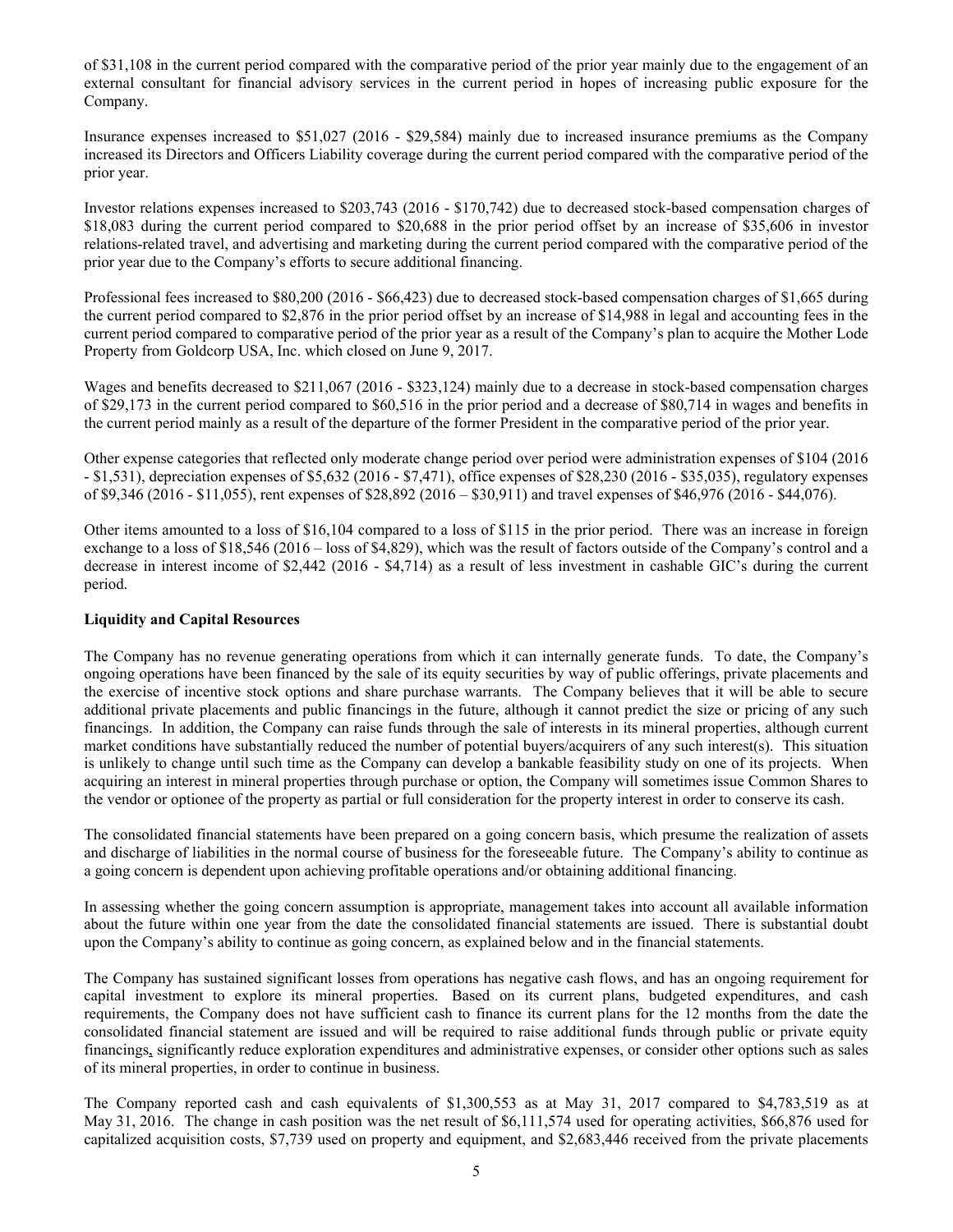of Common Shares in July of 2016 (net of share issue costs), issuance of shares for the NBP in November 2016 and exercise of stock options during the year ended May 31, 2017.

As at May 31, 2017, the Company had working capital of \$1,270,168 compared to working capital of \$4,742,321 as at May 31, 2016. On July 15, 2016, the Company closed a non-brokered private placement equity financing and issued 2,550,000 Common Shares at a price of \$1.02 per share for gross proceeds of \$2,601,000. The Company expects that it will operate at a loss for the foreseeable future and believes the Company will need to scale back anticipated activities and costs or raise additional financing to fund operations through the calendar year ending December 31, 2017. The Company's current anticipated operating expenses are \$2,252,000 until December 31, 2017 and \$3,264,000 until May 31, 2018. The Company's anticipated monthly burn rate averages approximately \$322,000 for June to December 2017, where approximately \$270,000 is for administrative purposes and approximately \$52,000 is for planned exploration expenditures related to the completion of the ongoing Phase II exploration program at the NBP. From June 2017 to May 2018, the Company's anticipated monthly burn rate averages approximately \$272,000, of which \$235,000 is for administrative purposes and approximately \$7,000 is for planned exploration expenditures related to the ongoing Phase II exploration program at the NBP. In any event, the Company will be required to raise additional funds, again through public or private equity financings, prior to the end of September 2017 in order to continue in business. Should such financing not be available in that time-frame, the Company will be required to reduce its activities and will not be able to carry out all of its presently planned exploration and development activities at the NBP and the Mother Lode Property on its currently anticipated scheduling.

Despite the Company's success to date in raising significant equity financing to fund its operations, there is significant uncertainty that the Company will be able to secure any additional financing in the current or future equity markets. See "Risk Factors – We will require additional financing to fund exploration and, if warranted, development and production". Failure to obtain additional financing could have a material adverse effect on our financial condition and results of operation and could cast uncertainty on our ability to continue as a going concern. The quantity of funds to be raised and the terms of any proposed equity financing that may be undertaken will be negotiated by management as opportunities to raise funds arise. Specific plans related to the use of proceeds will be devised once financing has been completed and management knows what funds will be available for these purposes. Due to this uncertainty, if the Company is unable to secure additional financing, it may be required to reduce all discretionary activities at the NBP and the Mother Lode Property to preserve its working capital to fund anticipated non-discretionary expenditures beyond the 2017 fiscal year.

The Company has no exposure to any asset-backed commercial paper. Other than cash held by its subsidiaries for their immediate operating needs in Alaska and Nevada, all of the Company's cash reserves are on deposit with a major Canadian chartered bank. The Company does not believe that the credit, liquidity or market risks with respect thereto have increased as a result of the current market conditions. However, in order to achieve greater security for the preservation of its capital, the Company has, of necessity, been required to accept lower rates of interest, which has also lowered its potential interest income.

#### **Off-Balance Sheet Arrangements**

The Company has no off-balance sheet arrangements.

## **Environmental Regulations**

The operations of the Company may in the future be affected from time to time in varying degrees by changes in environmental regulations, including those for future removal and site restoration costs. Both the likelihood of new regulations and their overall effect upon the Company vary greatly and are not predictable. The Company's policy is to meet or, if possible, surpass standards set by relevant legislation by application of technically proven and economically feasible measures

#### **Critical Accounting Policies**

#### *Basis of presentation*

These consolidated financial statements are presented in Canadian dollars and have been prepared in accordance with generally accepted accounting principles in the United States ("US GAAP").

#### *Basis of consolidation*

These consolidated financial statements include the accounts of the Company and its wholly-owned subsidiaries (collectively, the "Group"), Corvus USA (a Nevada corporation), Corvus Nevada (a Nevada corporation), Raven Gold (an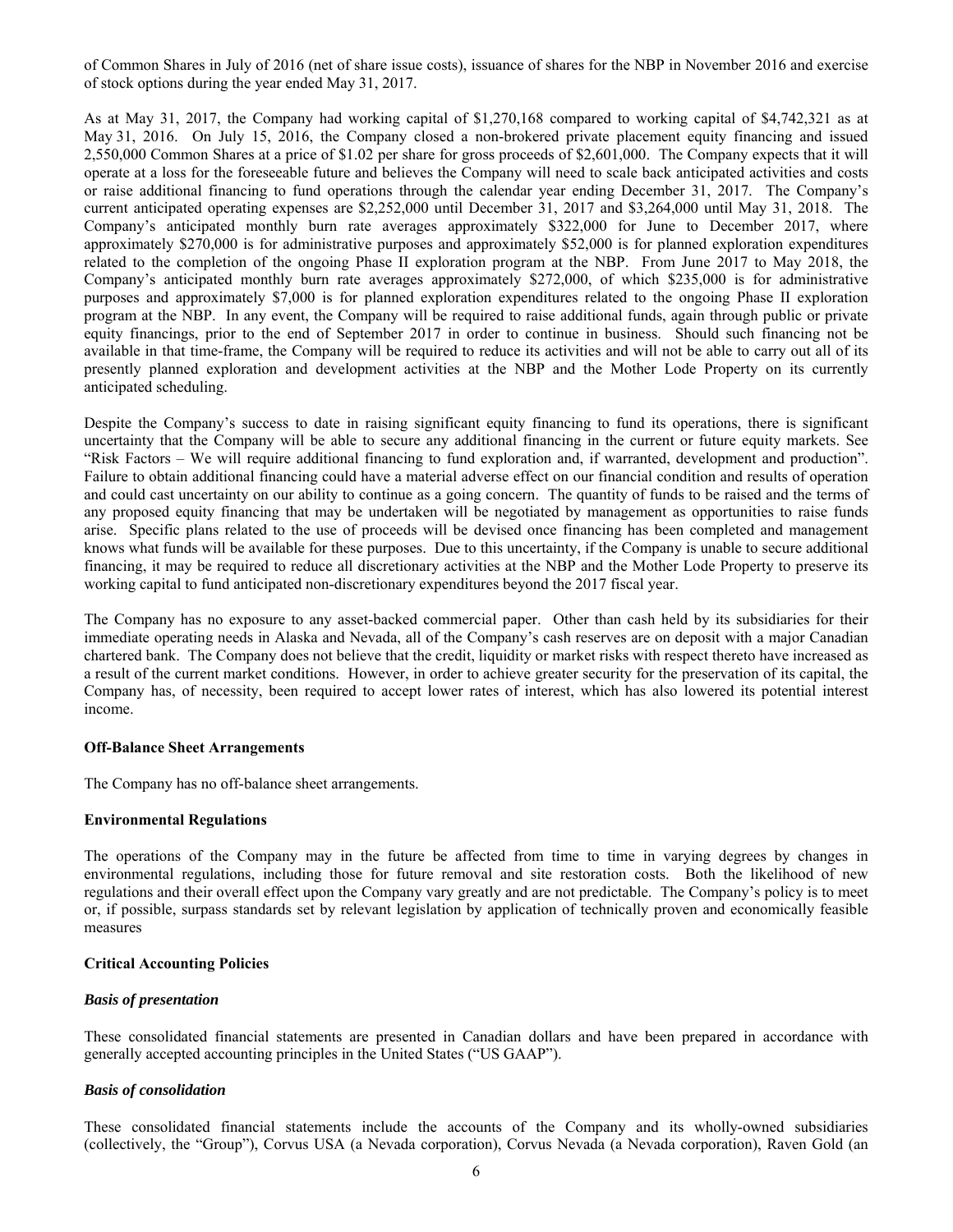Alaska corporation) and SoN (a Nevada limited liability company). All intercompany transactions and balances were eliminated upon consolidation.

## *Significant judgments, estimates and assumptions*

The preparation of these financial statements in accordance with US GAAP requires management to make certain estimates, judgments and assumptions that affect the reported amounts of assets and liabilities at the date of the financial statements and reported amounts of expenses during the reporting year. Actual outcomes could differ from these estimates. These financial statements include estimates which, by their nature, are uncertain. The impacts of such estimates are pervasive throughout the financial statements, and may require accounting adjustments based on future occurrences. Revisions to accounting estimates are recognized in the year in which the estimate is revised and future periods if the revision affects both current and future years. These estimates are based on historical experience, current and future economic conditions and other factors, including expectations of future events that are believed to be reasonable under the circumstances.

## *Significant estimates*

Significant assumptions about the future and other sources of estimation uncertainty that management has made at the end of the reporting year, that could result in a material adjustment to the carrying amounts of assets and liabilities, in the event that actual results differ from assumptions made, relate to, but are not limited to, the carrying value and the recoverability of the capitalized acquisition costs, the assumptions used to determine the fair value of stock-based compensation, and the estimated amounts of reclamation and environmental obligations.

## *Significant judgments*

Critical accounting judgments are accounting policies that have been identified as being complex or involving subjective judgments or assessments. The Company made the following critical accounting judgments:

- The determination of deferred tax assets and liabilities.
- The analysis of resource calculations, drill results, laboratory work, etc., which can impact the Company's assessment of impairments, and provisions, if any, for environmental rehabilitation and restorations.
- The determination of functional currency, using the currency of the primary economic environment in which each of the parent company and its subsidiaries operates.
- The assessment of the Company's ability to continue as a going concern.

#### *Cash and cash equivalents*

Cash equivalents include highly liquid investments in term deposits that are readily convertible to known amounts of cash with original maturities of three months or less, and term deposits with original term of maturities greater than three months but are cashable after 30 days with no penalties, and are subject to an insignificant risk of change in value.

#### *Foreign currency translation*

The presentation currency of the Company is the Canadian dollar.

The functional currency of each of the parent company and its subsidiaries is measured using the currency of the primary economic environment in which that entity operates. The functional currency of Corvus USA, Corvus Nevada, Raven Gold and SoN is US dollars, and for the Company the functional currency is Canadian dollars.

#### *Transactions and balances*

Foreign currency transactions are translated into the functional currency using the exchange rates prevailing at the date of the transaction. Foreign currency monetary items are translated at the year-end exchange rate. Non-monetary items measured at historical cost continue to be carried at the exchange rate at the date of the transaction. Non-monetary items measured at fair value are reported at the exchange rate at the date when fair values were determined.

Exchange differences arising on the translation of monetary items or on settlement of monetary items are recognized in profit or loss in the Statement of Operations and Comprehensive Income (Loss) in the year in which they arise.

Exchange differences arising on the translation of non-monetary items are recognized in other comprehensive income (loss) in the Statement of Operations and Comprehensive Income (Loss) to the extent that gains and losses arising on those non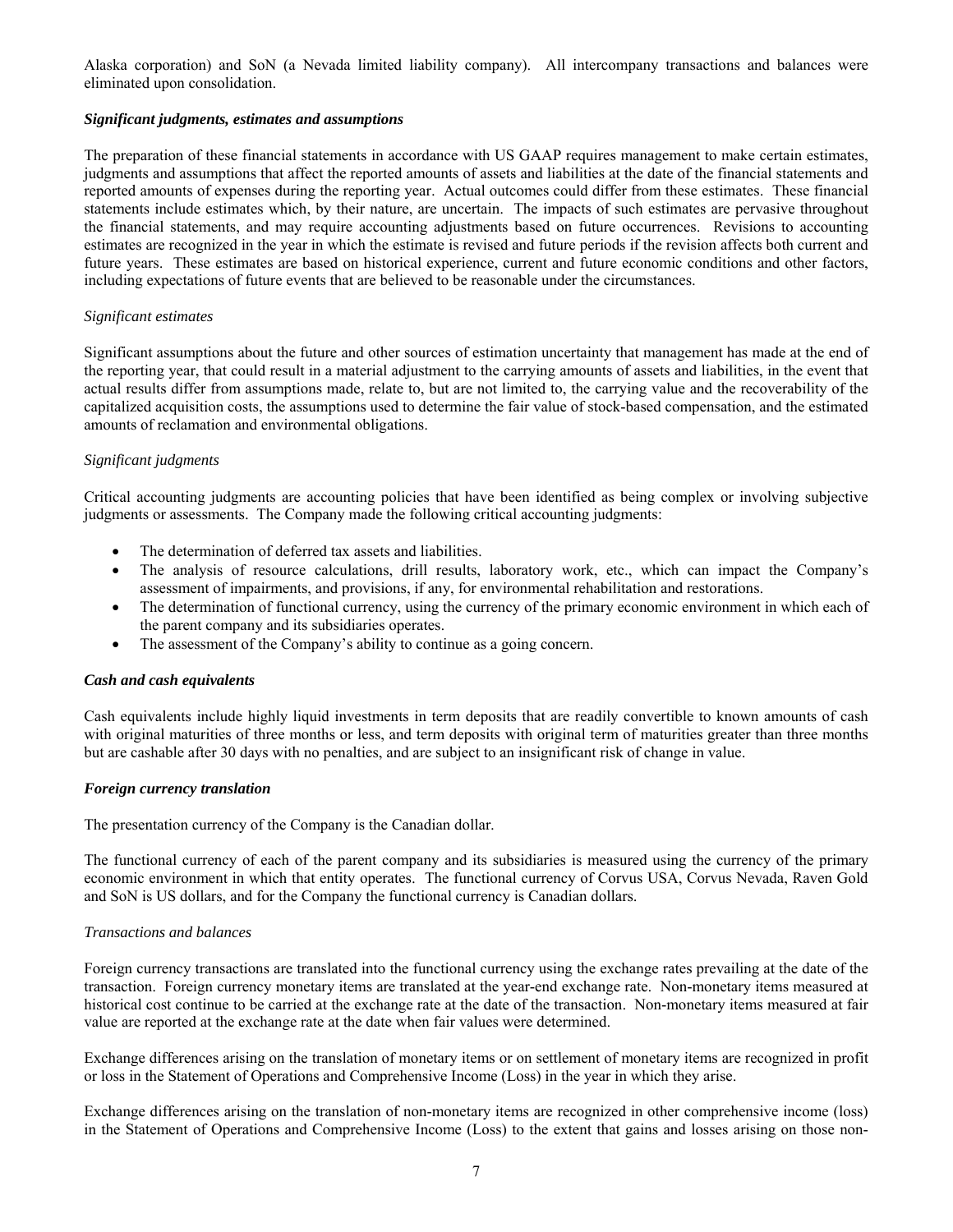monetary items are also recognized in other comprehensive income (loss). Where the non-monetary gain or loss is recognized in profit or loss, the exchange component is also recognized in profit or loss.

#### *Parent and Subsidiary Companies*

The financial results and position of foreign operations whose functional currency is different from the presentation currency are translated as follows:

- Assets and liabilities are translated at year-end exchange rates prevailing at that reporting date; and
- Income and expenses are translated at monthly average exchange rates during the year.

Exchange differences arising on translation of foreign operations are transferred directly to the Group's exchange difference on translating foreign operations in the Statement of Operations and Comprehensive Income (Loss) and are reported as a separate component of shareholders' equity titled "Cumulative Translation Differences". These differences are recognized in profit or loss in the year in which the operation is disposed of.

## *Property and equipment*

#### *Recognition and measurement*

On initial recognition, property and equipment are valued at cost, being the purchase price and directly attributable costs of acquisition or construction required to bring the asset to the location and condition necessary to be capable of operating in the manner intended by the Company, including appropriate borrowing costs and the estimated present value of any future unavoidable costs of dismantling and removing items.

Property and equipment is subsequently measured at cost less accumulated depreciation, less any accumulated impairment losses, with the exception of land which is not depreciated.

When parts of an item of property and equipment have different useful lives, they are accounted for as separate items (major components) of property and equipment.

#### *Subsequent costs*

The cost of replacing part of an item of property and equipment is recognized in the carrying amount of the item if it is probable that the future economic benefit embodied within the part will flow to the Company and its cost can be measured reliably. The carrying amount of the replaced part is derecognized. The costs of the day-to-day servicing of property and equipment are recognized in profit or loss as incurred.

#### *Major maintenance and repairs*

Subsequent costs are included in the asset's carrying amount or recognized as a separate asset, as appropriate, only when it is probable that future economic benefits associated with the item will flow to the Company and the cost of the item can be measured reliably. All other repairs and maintenance expenditures are charged to profit or loss during the financial year in which they are incurred.

#### *Gains and losses*

Gains and losses on disposal of an item of property and equipment are determined by comparing the proceeds from disposal with the carrying amount, and are recognized net within other items in profit or loss.

#### *Depreciation*

Depreciation is recognized in profit or loss on a declining-balance basis at the following annual rates:

| Computer equipment | - | 30% declining balance |
|--------------------|---|-----------------------|
| <b>Vehicles</b>    | - | 30% declining balance |
| Tent               | - | 20% declining balance |

Additions during the year are depreciated at one-half the annual rates.

Depreciation methods, useful lives and residual values are reviewed at each financial year-end and adjusted if appropriate.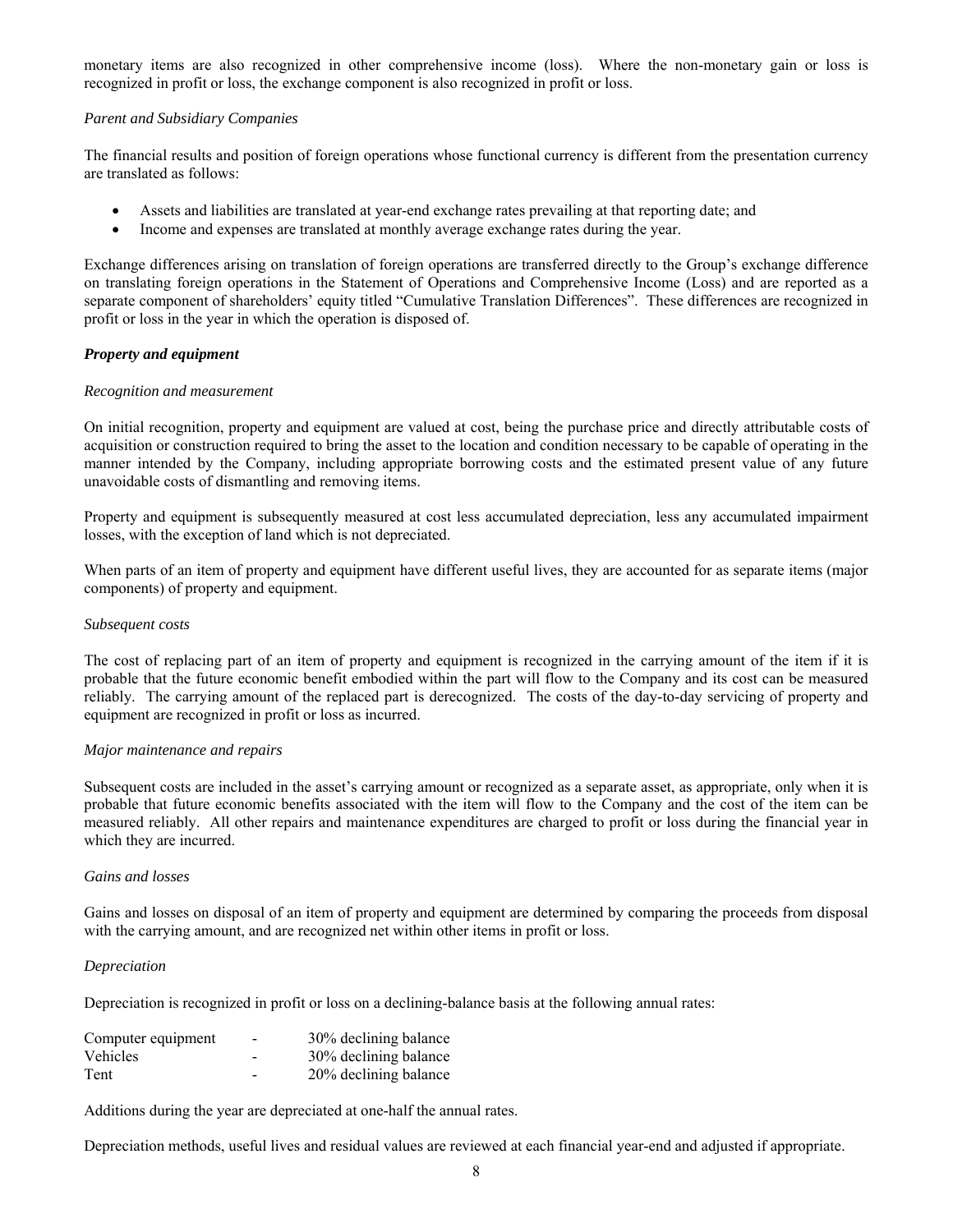#### *Mineral exploration and evaluation expenditures*

The Company's mineral projects are currently in the exploration and evaluation phase. All direct costs related to the acquisition of mineral property interests are capitalized. Mineral property exploration costs are expensed as incurred. At such time that the Company determines that a mineral property can be economically developed, subsequent mineral property expenses will be capitalized during the development of such property.

#### *Impairment of long-lived assets*

The Company assesses long-lived assets for impairment or when facts and circumstances suggest that the carrying amount of an asset may exceed its recoverable amount. Impairment analysis includes assessment of the following circumstances: a significant decrease in the market price of a long-lived asset or asset group; a significant adverse change in the extent or manner in which a long-lived asset or asset group is being used or in its physical condition; a significant adverse change in legal factors or in the business climate that could affect the value of a long-lived asset or asset group, including an adverse action or assessment by a regulator; an accumulation of costs significantly in excess of the amount originally expected for the acquisition or construction of a long-lived asset or asset group; a current-period operating or cash flow loss combined with a history of operating or cash flow losses or a projection or forecast that demonstrates continuing losses associated with the use of a long-lived asset or asset group; a current expectation that, more likely than not, a long-lived asset or asset group will be sold or otherwise disposed of significantly before the end of its previously estimated useful life. The term more likely than not refers to a level of likelihood that is more than 50%.

#### *Asset retirement obligations*

The Company records a liability based on the best estimate of costs for site closure and reclamation activities that the Company is legally or contractually required to remediate at the time environmental disturbance occurs. The provision for closure and reclamation liabilities is estimated using expected cash flows based on engineering and environmental reports and accreted to full value over time through periodic charges to profit or loss. As at May 31, 2017, the Company recorded a provision of \$340,176 (USD 252,000) (2016 - \$293,578 (USD 224,000)) for environmental rehabilitation.

#### *Income taxes*

The Company accounts for income taxes under the asset and liability method. Deferred tax assets and liabilities are recognized for the future tax consequences attributable to differences between the financial statement carrying amounts of existing assets and liabilities and their respective tax bases. Deferred tax assets and liabilities are measured using enacted tax rates expected to apply to taxable income in the years in which those temporary differences are expected to be recovered or settled. Under the asset and liability method, the effect on deferred tax assets and liabilities of a change in tax rates is recognized in income in the period that includes the enactment date. A valuation allowance is recognized if it is more likely than not that some portion or the entire deferred tax asset will not be realized.

#### *Share capital*

The proceeds from the exercise of stock options, warrants and escrow shares are recorded as share capital in the amount for which the option, warrant or escrow share enabled the holder to purchase a share in the Company.

Commissions paid to agents, and other related share issuance costs, such as legal, auditing, and printing, on the issue of the Company's shares are charged directly to share capital.

#### *Valuation of equity units issued in private placements*

The Company has adopted a residual value method with respect to the measurement of shares and warrants issued as private placement units. The residual value method first allocates value to the more easily measurable component based on fair value and then the residual value, if any, to the less easily measurable component.

The fair value of the common shares issued in the private placements was determined to be the more easily measurable component and were valued at their fair value, as determined by the closing quoted bid price on the announcement date. The balance, if any, is allocated to the attached warrants. Any fair value attributed to the warrants is recorded as contributed surplus. Upon exercise of the warrants, the related fair value is reallocated to share capital.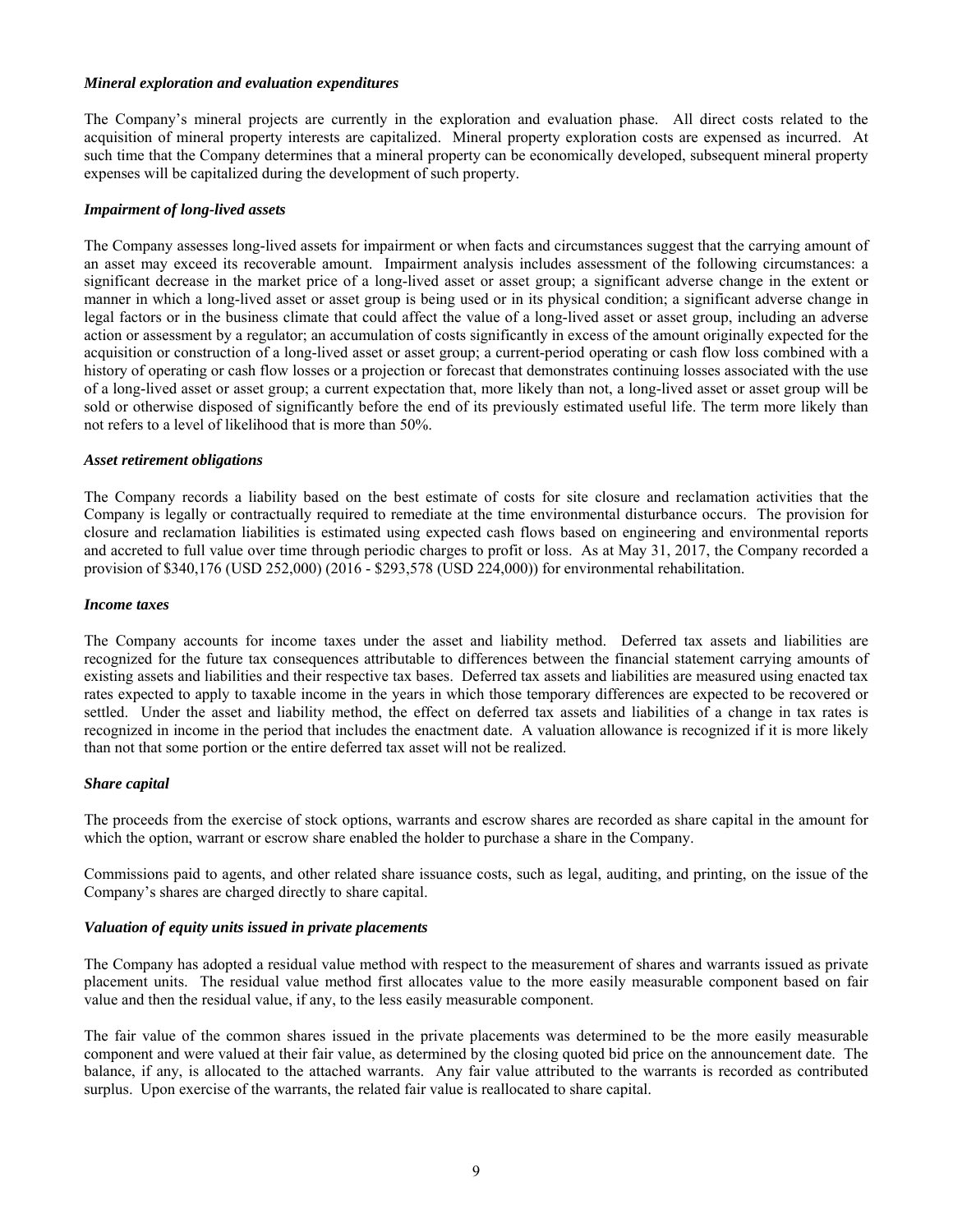## *Earnings (loss) per share*

Basic loss per share is calculated using the weighted average number of common shares outstanding during the year. The Company uses the treasury stock method to compute the dilutive effect of options, warrants and similar instruments. Under this method, the dilutive effect on earnings (loss) per share is calculated presuming the exercise of outstanding options, warrants and similar instruments. It assumes that the proceeds of such exercise would be used to repurchase common shares at the average market price during the year. However, the calculation of diluted loss per share excludes the effects of various conversions and exercise of options and warrants that would be anti-dilutive. For the year ended May 31, 2017, 8,846,900 outstanding stock options  $(2016 - 7,981,000)$  were not included in the calculation of diluted earnings (loss) per share as their inclusion was anti-dilutive.

## *Stock-based compensation*

The Company follows the provisions of Financial Accounting Standards Board Accounting Standards Codification Section 718 "Compensation - Stock Compensation", which establishes accounting for equity based compensation awards to be accounted for using the fair value method. The Company uses the Black-Scholes option pricing model to determine the grant date fair value of the awards. Compensation expense is measured at the grant date and recognized over the requisite service period, on a straight line basis, which is generally the vesting period. Upon exercise of stock options, the related fair value is reallocated to share capital.

## *Non-monetary transactions*

All non-monetary transactions are measured at the fair value of the asset surrendered or the asset received, whichever is more reliable, unless the transaction lacks commercial substance or the fair value cannot be reliably established. The commercial substance requirement is met when the future cash flows are expected to change significantly as a result of the transaction. When the fair value of a non-monetary transaction cannot be reliably measured, it is recorded at the carrying amount (after reduction, when appropriate, for impairment) of the asset given up adjusted by the fair value of any monetary consideration received or given. When the asset received or the consideration given up is shares in an actively traded market, the value of those shares will be considered fair value.

## *Joint venture accounting*

Where the Company's exploration and development activities are conducted with others, the accounts reflect only the Company's proportionate interest in such activities. The Company currently is not a party to any joint venture arrangements.

## **ITEM 7A. QUANTITATIVE AND QUALITATIVE DISCLOSURES ABOUT MARKET RISK.**

Not Applicable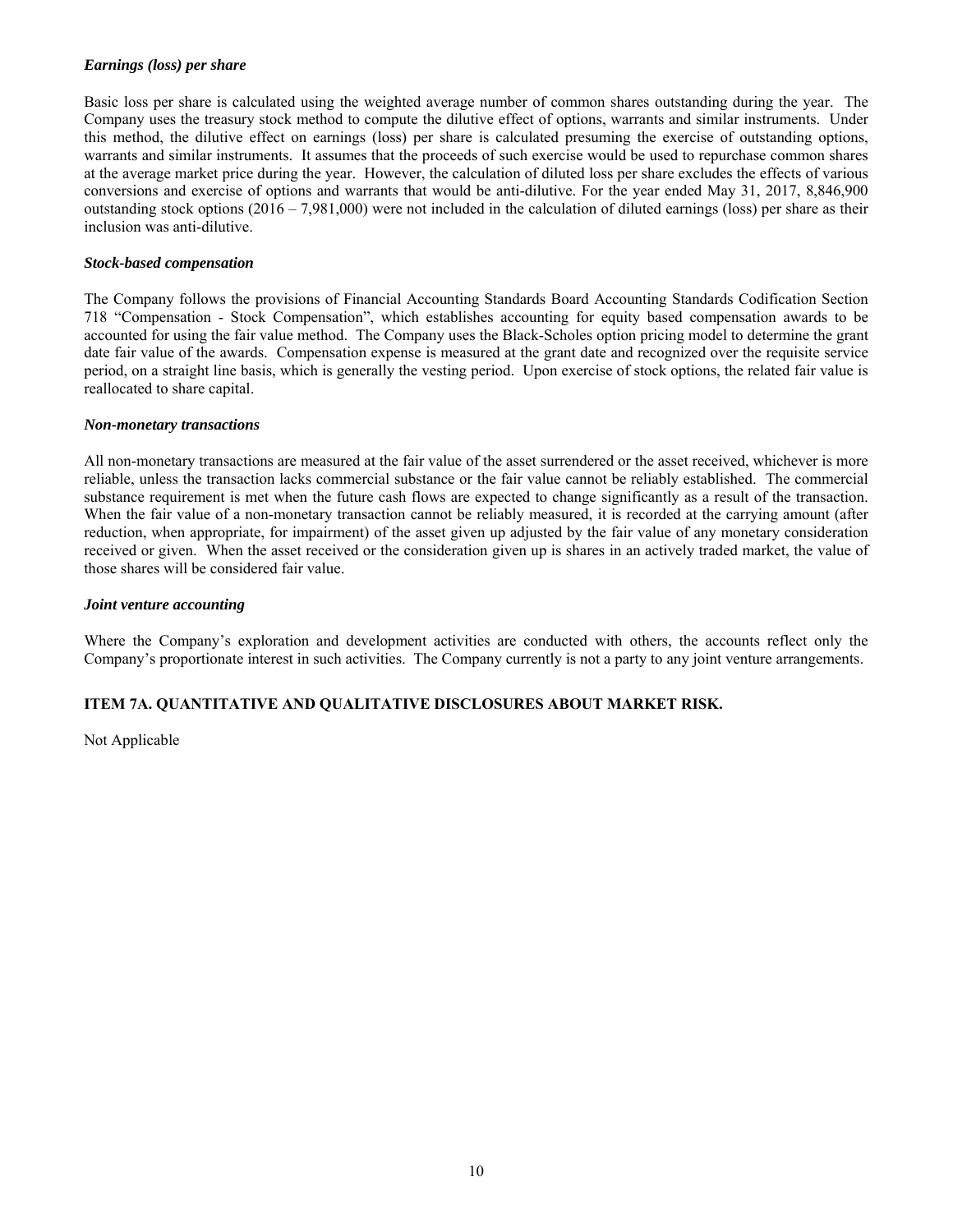

**Crowe MacKay LLP**  Member Crowe Horwath International

1100, 1177 West Hastings Street Vancouver, BC V6E 4T5 +1.604.687.4511 Tel +1.604.687.5805 Fax +1.800.351.0426 Toll Free www.crowemackay.ca

## **Report of Independent Registered Public Accounting Firm**

**To the Shareholders of Corvus Gold Inc.** 

We have audited the accompanying consolidated balance sheets of Corvus Gold Inc. (the "Company") as of May 31, 2017 and 2016, and the related consolidated statements of operations and comprehensive loss, changes in shareholders' equity, and cash flows for the years then ended. These consolidated financial statements are the responsibility of the Company's management. Our responsibility is to express an opinion on these consolidated financial statements based on our audits.

We conducted our audits in accordance with the standards of the Public Company Accounting Oversight Board (United States). Those standards require that we plan and perform the audit to obtain reasonable assurance about whether the consolidated financial statements are free of material misstatement. The Company is not required to have, nor were we engaged to perform, an audit of its internal control over financial reporting. Our audits included consideration of internal control over financial reporting as a basis for designing audit procedures that are appropriate in the circumstances, but not for the purpose of expressing an opinion on the effectiveness of the Company's internal control over financial reporting. Accordingly, we express no such opinion. An audit also includes examining, on a test basis, evidence supporting the amounts and disclosures in the consolidated financial statements, assessing the accounting principles used and significant estimates made by management, as well as evaluating the overall consolidated financial statement presentation. We believe that our audits provide a reasonable basis for our opinion.

In our opinion, the consolidated financial statements referred to above present fairly, in all material respects, the consolidated financial position of Corvus Gold Inc. as at May 31, 2017 and 2016 and the results of their operations and their cash flows for the years then ended in conformity with accounting principles generally accepted in the United States of America.

The accompanying consolidated financial statements have been prepared assuming that the Company will continue as a going concern. As discussed in Note 1 to the consolidated financial statements, the Company has suffered recurring losses from operations that raise substantial doubt about its ability to continue as a going concern. Management's plans in regard to these matters are also described in Note 1. The consolidated financial statements do not include any adjustments that might result from the outcome of this uncertainty.

/s/ Crowe MacKay LLP **Chartered Professional Accountants Vancouver, Canada** June 29, 2017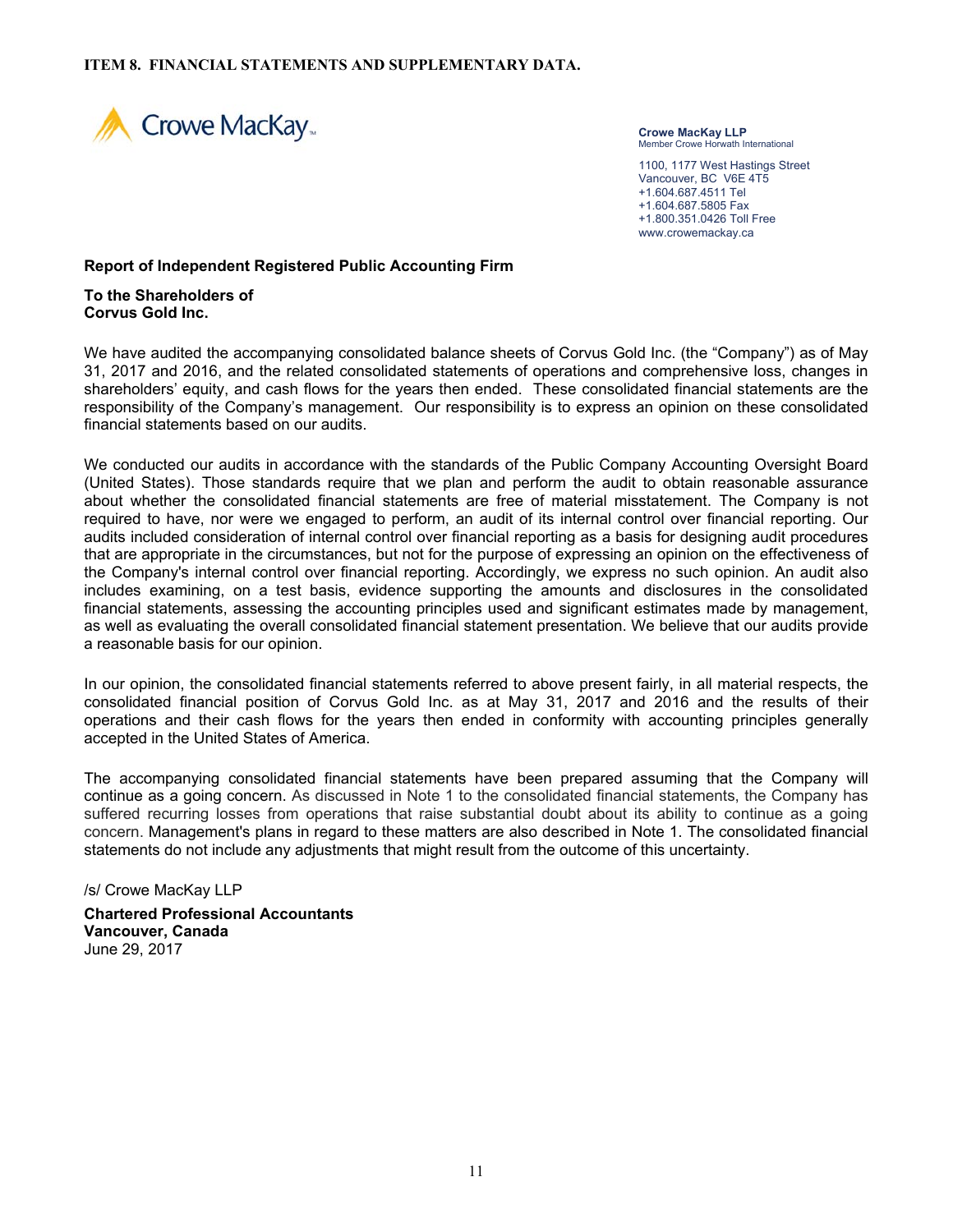# **CORVUS GOLD INC. CONSOLIDATED BALANCE SHEETS**

(Expressed in Canadian dollars)

|                                                                                                                                                                                                                   | May 31,<br>2017                                         | May 31,<br>2016                                         |
|-------------------------------------------------------------------------------------------------------------------------------------------------------------------------------------------------------------------|---------------------------------------------------------|---------------------------------------------------------|
| <b>ASSETS</b>                                                                                                                                                                                                     |                                                         |                                                         |
| <b>Current assets</b><br>Cash and cash equivalents<br>Accounts receivable<br>Prepaid expenses                                                                                                                     | \$<br>1,300,553<br>13,524<br>249,176                    | \$<br>4,783,519<br>28,810<br>166,853                    |
| <b>Total current assets</b>                                                                                                                                                                                       | 1,563,253                                               | 4,979,182                                               |
| Property and equipment (note 4)<br>Capitalized acquisition costs (note 5)                                                                                                                                         | 69,529<br>4,527,740                                     | 82,051<br>4,261,680                                     |
| <b>Total assets</b>                                                                                                                                                                                               | \$<br>6,160,522                                         | \$<br>9,322,913                                         |
| <b>LIABILITIES AND SHAREHOLDERS' EQUITY</b><br><b>Current liabilities</b>                                                                                                                                         |                                                         |                                                         |
| Accounts payable and accrued liabilities (note 7)                                                                                                                                                                 | \$<br>293,085                                           | \$<br>236,861                                           |
| <b>Total current liabilities</b>                                                                                                                                                                                  | 293,085                                                 | 236,861                                                 |
| Asset retirement obligations (note 5)                                                                                                                                                                             | 340,176                                                 | 293,578                                                 |
| <b>Total liabilities</b>                                                                                                                                                                                          | 633,261                                                 | 530,439                                                 |
| Shareholders' equity<br>Share capital (note 6)<br>Contributed surplus (note 6)<br>Accumulated other comprehensive income - cumulative translation differences<br>Deficit accumulated during the exploration stage | 72,670,170<br>12,480,784<br>1,348,070<br>(80, 971, 763) | 69,890,670<br>11,977,459<br>1,168,386<br>(74, 244, 041) |
| Total shareholders' equity                                                                                                                                                                                        | 5,527,261                                               | 8,792,474                                               |
| Total liabilities and shareholders' equity                                                                                                                                                                        | \$<br>6,160,522                                         | \$<br>9,322,913                                         |

**Nature and continuance of operations** (note 1)

**Approved on behalf of the Directors:** 

*"Jeffrey Pontius"* Director

*"Anton Drescher"* Director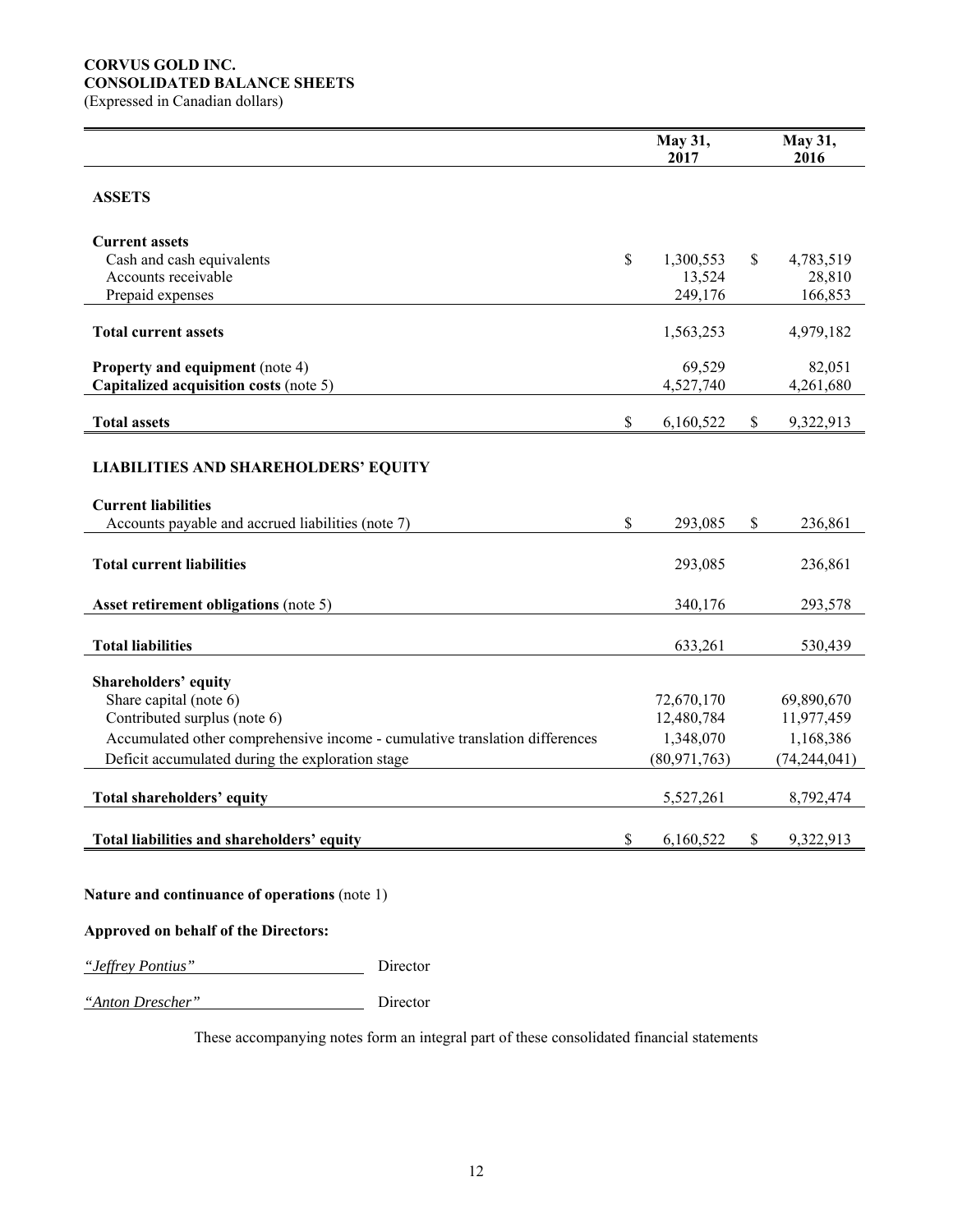## **CORVUS GOLD INC. CONSOLIDATED STATEMENTS OF OPERATIONS AND COMPREHENSIVE LOSS For the Years Ended May 31, 2017 and 2016**

(Expressed in Canadian dollars)

|                                                                                     | May 31,<br>2017        | May 31,<br>2016 |
|-------------------------------------------------------------------------------------|------------------------|-----------------|
|                                                                                     |                        |                 |
| <b>Operating expenses</b>                                                           |                        |                 |
| Administration                                                                      | \$<br>649<br>S         | 7,988           |
| Consulting fees (notes 6 and 7)                                                     | 635,152                | 712,943         |
| Depreciation (note 4)                                                               | 22,176                 | 27,100          |
| Exploration expenditures (notes 5 and 6)                                            | 3,145,589              | 2,856,345       |
| Insurance                                                                           | 156,940                | 122,691         |
| Investor relations (notes 6 and 7)                                                  | 768,098                | 738,931         |
| Office and miscellaneous                                                            | 118,161                | 138,882         |
| Professional fees (note 6)                                                          | 286,556                | 320,979         |
| Regulatory                                                                          | 77,155                 | 92,941          |
| Rent                                                                                | 109,201                | 117,471         |
| Travel                                                                              | 154,391                | 123,621         |
| Wages and benefits (notes 6 and 7)                                                  | 1,256,749              | 1,744,818       |
| <b>Total operating expenses</b>                                                     | (6,730,817)            | (7,004,710)     |
| Other income (expense)                                                              |                        |                 |
| Interest income                                                                     | 26,501                 | 16,399          |
| Gain on sale of capitalized acquisition costs (notes 5b) and 5c))                   |                        | 92,397          |
| Write-off of capitalized acquisition costs (note 5a))                               |                        | (677, 695)      |
| Foreign exchange gain (loss)                                                        | (23, 406)              | 139,394         |
|                                                                                     |                        |                 |
| Total other income (expense)                                                        | 3,095                  | (429, 505)      |
| Net loss for the year                                                               | (6,727,722)            | (7, 434, 215)   |
|                                                                                     |                        |                 |
| Other comprehensive income<br>Exchange difference on translating foreign operations | 179,684                | 315,037         |
|                                                                                     |                        |                 |
| Comprehensive loss for the year                                                     | \$<br>$(6,548,038)$ \$ | (7, 119, 178)   |
| Basic and diluted net loss per share                                                | \$<br>(0.07)<br>\$     | (0.09)          |
|                                                                                     |                        |                 |
| Weighted average number of shares outstanding                                       | 92,045,609             | 84,468,690      |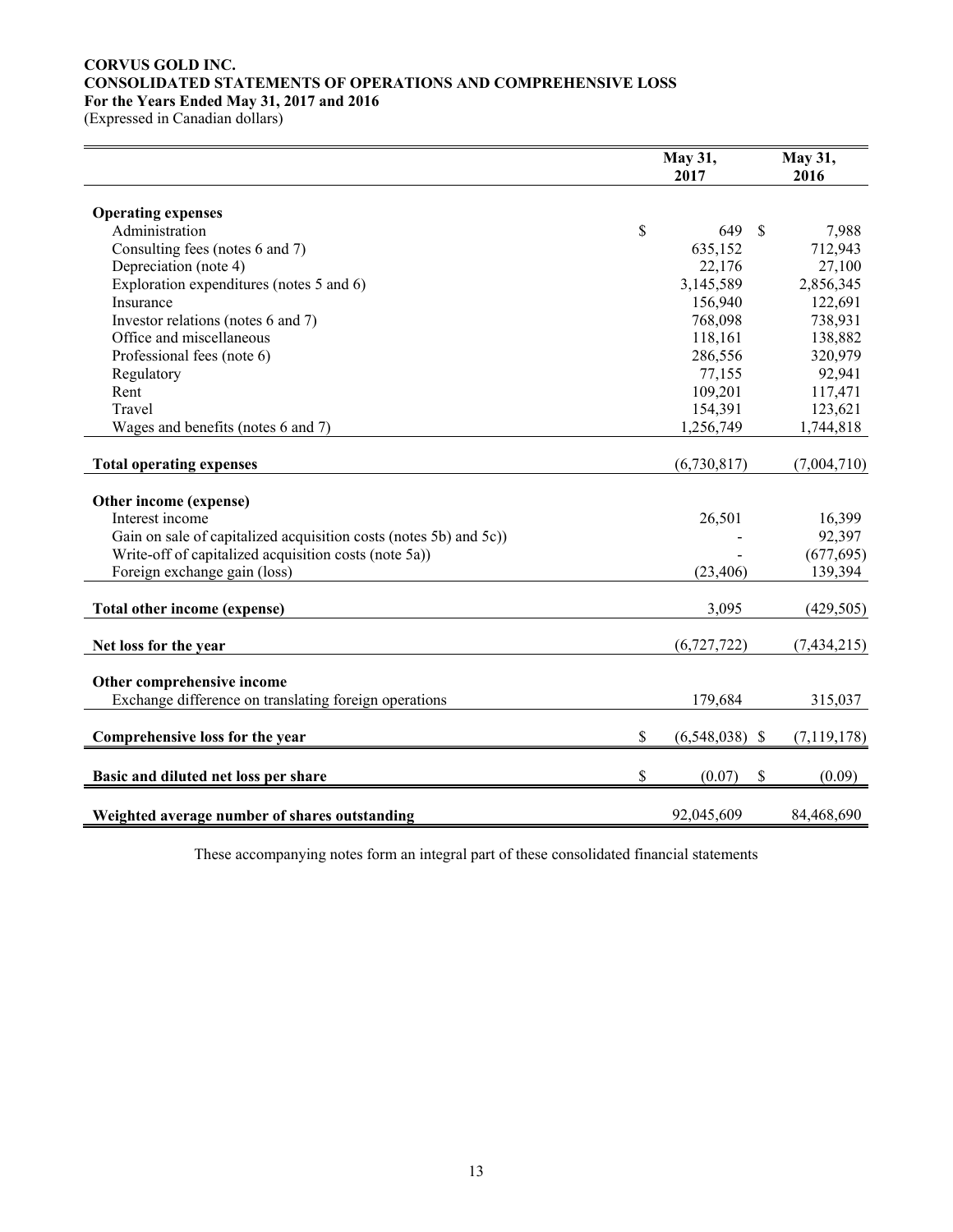## **CORVUS GOLD INC. CONSOLIDATED STATEMENTS OF CASH FLOWS For the Years Ended May 31, 2017 and 2016**

(Expressed in Canadian dollars)

|                                                                              | May 31,<br>2017        | May 31,<br>2016 |
|------------------------------------------------------------------------------|------------------------|-----------------|
| <b>Operating activities</b>                                                  |                        |                 |
| Net loss for the year                                                        | \$<br>$(6,727,722)$ \$ | (7, 434, 215)   |
| Add items not affecting cash:                                                |                        |                 |
| Depreciation                                                                 | 22,176                 | 27,100          |
| Stock-based compensation (note 6)                                            | 581,379                | 825,921         |
| Write-off of capitalized acquisition costs (note 5a))                        |                        | 677,695         |
| Gain on sale of capitalized acquisition costs (notes 5b) and 5c))            |                        | (92, 397)       |
| Foreign exchange (gain) loss                                                 | 23,406                 | (139, 394)      |
| Changes in non-cash items:                                                   |                        |                 |
| Accounts receivable                                                          | 15,286                 | (2,795)         |
| Prepaid expenses                                                             | (82, 323)              | 81,826          |
| Accounts payable and accrued liabilities                                     | 56,224                 | (182, 367)      |
|                                                                              |                        |                 |
| Cash used in operating activities                                            | (6, 111, 574)          | (6,238,626)     |
| <b>Financing activities</b>                                                  |                        |                 |
| Cash received from issuance of shares                                        | 2,701,000              | 5,552,667       |
| Share issuance costs                                                         | (17, 554)              | (25, 884)       |
| Repayment of promissory note                                                 |                        | (298, 488)      |
|                                                                              |                        |                 |
| Cash provided by financing activities                                        | 2,683,446              | 5,228,295       |
| <b>Investing activities</b>                                                  |                        |                 |
| Expenditures on property and equipment                                       | (7, 739)               | (7,153)         |
| Cash received from sale of capitalized acquisition costs (notes 5b) and 5c)) |                        | 499,313         |
|                                                                              |                        |                 |
| Capitalized acquisition costs                                                | (66, 876)              | (32, 594)       |
| Cash provided by investing activities                                        | (74, 615)              | 459,566         |
| Effect of foreign exchange on cash                                           | 19,777                 | 174,322         |
| Decrease in cash and cash equivalents                                        | (3,482,966)            | (376, 443)      |
| Cash and cash equivalents, beginning of the year                             | 4,783,519              | 5,159,962       |
| Cash and cash equivalents, end of the year                                   | \$<br>1,300,553<br>\$  | 4,783,519       |

**Supplemental cash flow information** (note 10)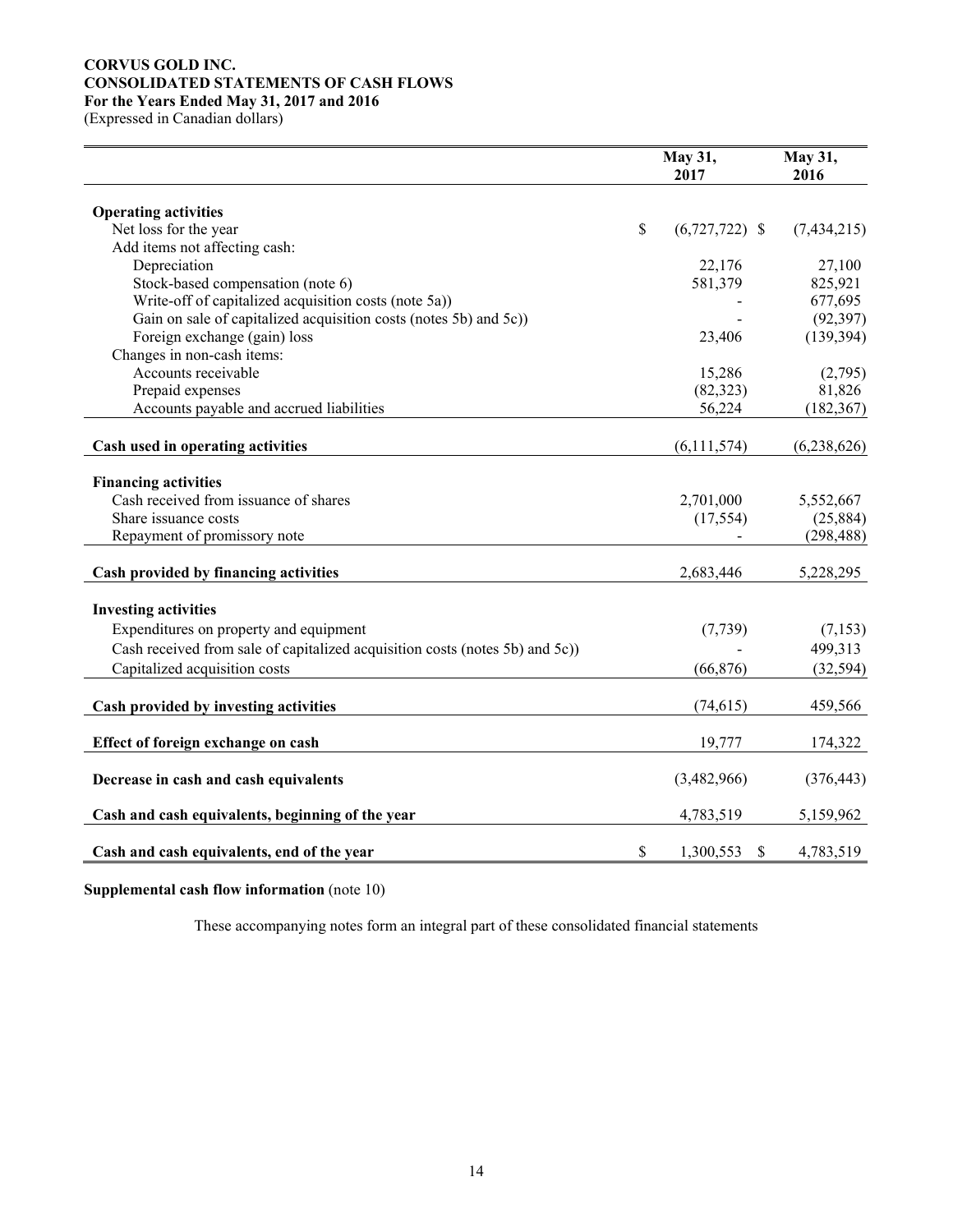# **CORVUS GOLD INC. CONSOLIDATED STATEMENT OF CHANGES IN EQUITY**

(Expressed in Canadian dollars)

|                                                              |            |              |                      | Accumulated              |                      |                            |
|--------------------------------------------------------------|------------|--------------|----------------------|--------------------------|----------------------|----------------------------|
|                                                              |            |              |                      | Other                    |                      |                            |
|                                                              |            |              |                      | Comprehensive<br>Income- |                      |                            |
|                                                              |            |              |                      | <b>Cumulative</b>        |                      |                            |
|                                                              | Number of  |              | Contributed          | <b>Translation</b>       |                      |                            |
|                                                              | shares     | Amount       | <b>Surplus</b>       | <b>Differences</b>       | <b>Deficit</b>       | <b>Total</b>               |
|                                                              |            |              |                      |                          |                      |                            |
| <b>Balance, May 31, 2015</b>                                 | 80,168,928 | \$64,256,889 | $11,247,286$ S<br>\$ | 853,349                  | (66, 809, 826)<br>S  | 9,547,698<br>$\mathbf{\$}$ |
| Net loss for the year                                        |            |              |                      | $\blacksquare$           | (7, 434, 215)        | (7, 434, 215)              |
| Shares issued for cash                                       |            |              |                      |                          |                      |                            |
| Private placement                                            | 9,155,320  | 5,430,000    |                      |                          |                      | 5,430,000                  |
| Exercise of stock options                                    | 245,334    | 122,667      |                      |                          |                      | 122,667                    |
| Share issued for capitalized acquisition costs               | 25,000     | 11,250       |                      |                          |                      | 11,250                     |
| Other comprehensive income                                   |            |              |                      |                          |                      |                            |
| Exchange difference on translating foreign operations        |            |              |                      | 315,037                  |                      | 315,037                    |
| Share issuance costs                                         |            | (25, 884)    |                      |                          |                      | (25,884)                   |
| Reclassification of contributed surplus on exercise of stock |            |              |                      |                          |                      |                            |
| options                                                      |            | 95,748       | (95, 748)            |                          |                      |                            |
| Stock-based compensation                                     |            |              | 825,921              |                          |                      | 825,921                    |
|                                                              |            |              |                      |                          |                      |                            |
| <b>Balance, May 31, 2016</b>                                 | 89,594,582 | 69,890,670   | 11,977,459           | 1,168,386                | (74, 244, 041)       | 8,792,474                  |
| Net loss for the year                                        |            |              |                      | $\blacksquare$           | (6,727,722)          | (6,727,722)                |
| Shares issued for cash                                       |            |              |                      |                          |                      |                            |
| Private placement                                            | 2,550,000  | 2,601,000    |                      |                          |                      | 2,601,000                  |
| Exercise of stock options                                    | 200,000    | 100,000      |                      |                          |                      | 100,000                    |
| Share issued for capitalized acquisition costs               | 25,000     | 18,000       |                      |                          |                      | 18,000                     |
| Other comprehensive income                                   |            |              |                      |                          |                      |                            |
| Exchange difference on translating foreign operations        |            |              |                      | 179,684                  |                      | 179,684                    |
| Share issuance costs                                         |            | (17, 554)    |                      |                          |                      | (17, 554)                  |
| Reclassification of contributed surplus on exercise of stock |            |              |                      |                          |                      |                            |
| options                                                      |            | 78,054       | (78, 054)            |                          |                      |                            |
| Stock-based compensation                                     |            |              | 581,379              |                          |                      | 581,379                    |
|                                                              |            |              |                      |                          |                      |                            |
| <b>Balance, May 31, 2017</b>                                 | 92,369,582 | \$72,670,170 | $$12,480,784$ \S     | 1,348,070                | (80, 971, 763)<br>\$ | 5,527,261<br>-S            |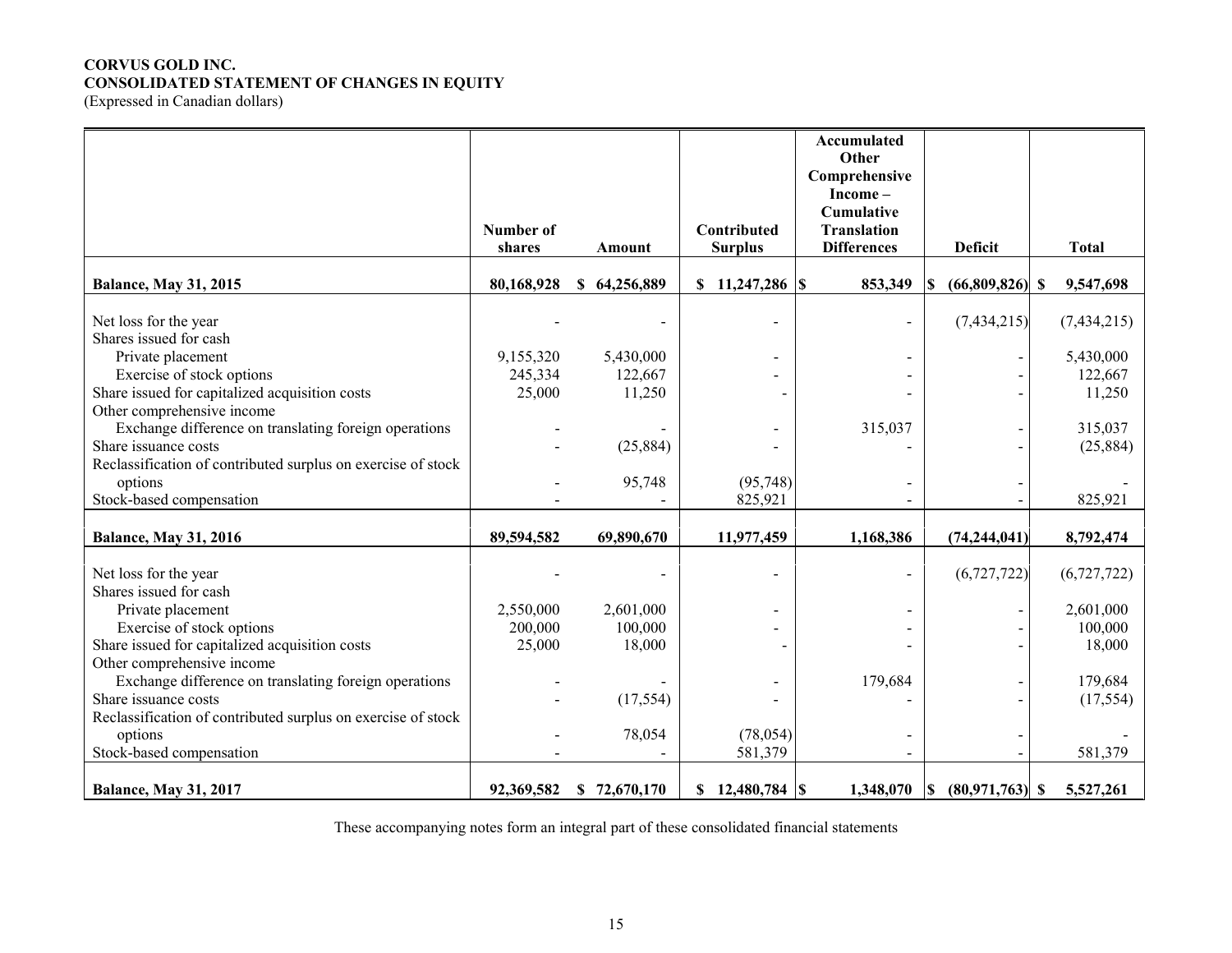## **1. NATURE AND CONTINUANCE OF OPERATIONS**

On August 25, 2010, International Tower Hill Mines Ltd. ("ITH") completed a Plan of Arrangement (the "Arrangement") whereby its existing Alaska mineral properties (other than the Livengood project) and related assets and the North Bullfrog mineral property and related assets in Nevada (collectively, the "Nevada and Other Alaska Business") were indirectly spun out into a new public company, being Corvus Gold Inc. ("Corvus" or the "Company"). As part of the Arrangement, ITH transferred its wholly-owned subsidiary Corvus Nevada (which held the North Bullfrog property), to Corvus and a wholly-owned Alaskan subsidiary of ITH, Talon Gold Alaska, Inc. sold to Raven Gold, the Terra, Chisna, LMS and West Pogo properties. As a consequence of the completion of the Arrangement, the Terra, Chisna, LMS, West Pogo and North Bullfrog properties were transferred to Corvus.

The Company was incorporated on April 13, 2010 under the Business Corporations Act (British Columbia). These consolidated financial statements reflect the cumulative operating results of the predecessor, as related to the mineral properties that were transferred to the Company from June 1, 2006.

The Company is engaged in the business of acquiring, exploring and evaluating mineral properties, and either joint venturing or developing these properties further or disposing of them when the evaluation is completed. At May 31, 2017, the Company had interests in a property in Nevada, U.S.A.

The business of mining and exploration involves a high degree of risk and there can be no assurance that current exploration programs will result in profitable mining operations. The Company has no source of revenue, and has significant cash requirements to meet its administrative overhead and maintain its mineral property interests. The recoverability of amounts shown for mineral properties is dependent on several factors. These include the discovery of economically recoverable reserves, the ability of the Company to obtain the necessary financing to complete the development of these properties, and future profitable production or proceeds from disposition of mineral properties. The carrying value of the Company's mineral properties does not reflect current or future values.

These consolidated financial statements have been prepared on a going concern basis, which presume the realization of assets and discharge of liabilities in the normal course of business for the foreseeable future. The Company's ability to continue as a going concern is dependent upon achieving profitable operations and/or obtaining additional financing.

In assessing whether the going concern assumption is appropriate, management takes into account all available information about the future within one year from the date the consolidated financial statements are issued. There is substantial doubt upon the Company's ability to continue as going concern, as explained in the following paragraphs.

The Company has sustained significant losses from operations, has negative cash flows, and has an ongoing requirement for capital investment to explore its mineral properties. As at May 31, 2017, the Company had working capital of \$1,270,168 compared to working capital of \$4,742,321 as at May 31, 2016. Based on its current plans, budgeted expenditures, and cash requirements, the Company does not have sufficient cash to finance its current plans for the 12 months from the date the consolidated financial statements are issued and will be required to raise additional funds through public or private equity financings, significantly reduce exploration expenditures and administrative expenses, or consider other options such as sales of its mineral properties, in order to continue in business.

The Company expects that it will need to raise substantial additional capital to accomplish its business plan over the next several years. There is no assurance that additional capital or other types of financing will be available if needed or that these financings will be on terms at least as favourable to the Company as those previously obtained, or at all. Should such financing not be available in that time-frame, the Company will be required to reduce its activities and will not be able to carry out all of its presently planned exploration and development activities on its currently anticipated scheduling.

These consolidated financial statements do not include any adjustments to the amounts and classification of assets and liabilities that might be necessary should the Company be unable to continue in business.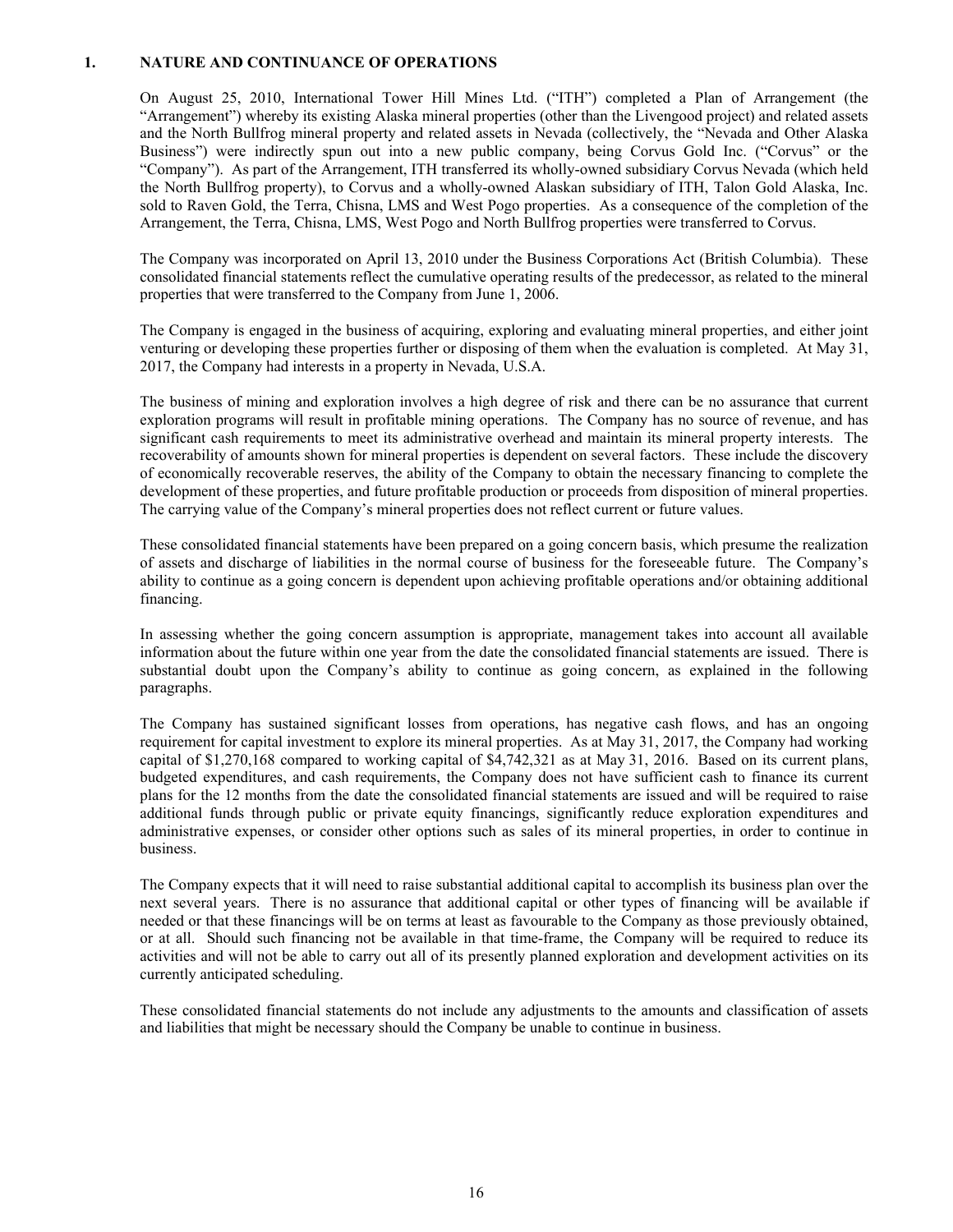## **2. SIGNIFICANT ACCOUNTING POLICIES**

#### **Basis of presentation**

These consolidated financial statements are presented in Canadian dollars and have been prepared in accordance with generally accepted accounting principles in the United States ("US GAAP").

#### **Basis of consolidation**

These consolidated financial statements include the accounts of the Company and its wholly-owned subsidiaries (collectively, the "Group"), Corvus Gold (USA) Inc. ("Corvus USA") (a Nevada corporation), Corvus Gold Nevada Inc. ("Corvus Nevada") (a Nevada corporation), Raven Gold Alaska Inc. ("Raven Gold") (an Alaska corporation) and SoN Land and Water LLC ("SoN") (a Nevada limited liability company). All intercompany transactions and balances were eliminated upon consolidation.

#### **Significant judgments, estimates and assumptions**

The preparation of these financial statements in accordance with US GAAP requires management to make certain estimates, judgments and assumptions that affect the reported amounts of assets and liabilities at the date of the financial statements and reported amounts of expenses during the reporting year. Actual outcomes could differ from these estimates. These financial statements include estimates which, by their nature, are uncertain. The impacts of such estimates are pervasive throughout the financial statements, and may require accounting adjustments based on future occurrences. Revisions to accounting estimates are recognized in the year in which the estimate is revised and future periods if the revision affects both current and future years. These estimates are based on historical experience, current and future economic conditions and other factors, including expectations of future events that are believed to be reasonable under the circumstances.

#### *Significant estimates*

Significant assumptions about the future and other sources of estimation uncertainty that management has made at the end of the reporting year, that could result in a material adjustment to the carrying amounts of assets and liabilities, in the event that actual results differ from assumptions made, relate to, but are not limited to, the carrying value and the recoverability of the capitalized acquisition costs, the assumptions used to determine the fair value of stock-based compensation, and the estimated amounts of reclamation and environmental obligations.

#### *Significant judgments*

Critical accounting judgments are accounting policies that have been identified as being complex or involving subjective judgments or assessments. The Company made the following critical accounting judgments:

- The determination of deferred tax assets and liabilities.
- The analysis of resource calculations, drill results, laboratory work, etc., which can impact the Company's assessment of impairments, and provisions, if any, for environmental rehabilitation and restorations.
- The determination of functional currency. using the currency of the primary economic environment in which each of the parent company and its subsidiaries operates.
- The assessment of the Company's ability to continue as a going concern.

#### **Cash and cash equivalents**

Cash equivalents include highly liquid investments in term deposits that are readily convertible to known amounts of cash with original maturities of three months or less, and term deposits with original term of maturities greater than three months but are cashable after 30 days with no penalties, and are subject to an insignificant risk of change in value.

#### **Foreign currency translation**

The presentation currency of the Company is the Canadian dollar.

The functional currency of each of the parent company and its subsidiaries is measured using the currency of the primary economic environment in which that entity operates. The functional currency of Corvus USA, Corvus Nevada, Raven Gold and SoN is US dollars, and for the Company the functional currency is Canadian dollars.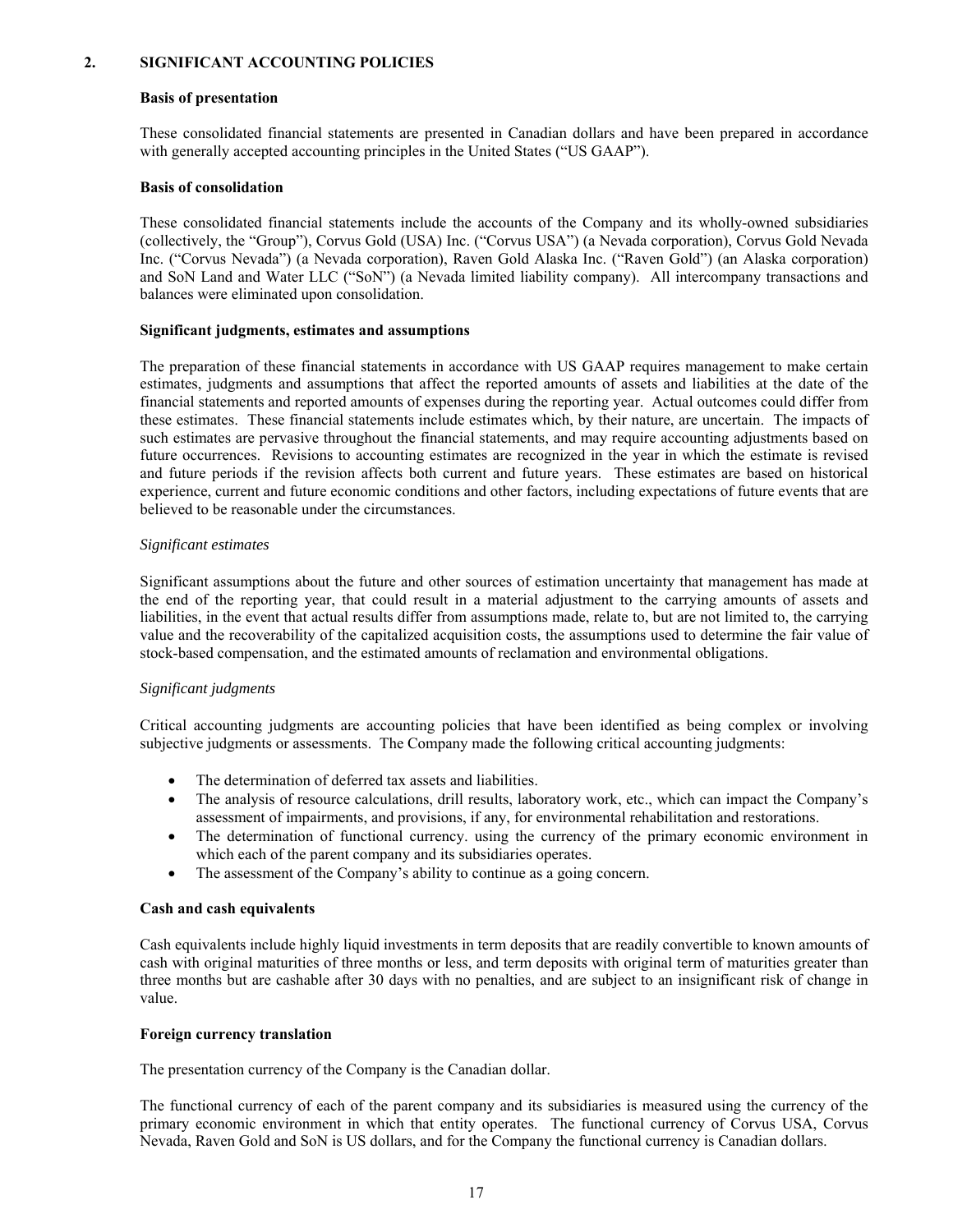#### *Transactions and balances*

Foreign currency transactions are translated into the functional currency using the exchange rates prevailing at the date of the transaction. Foreign currency monetary items are translated at the year-end exchange rate. Nonmonetary items measured at historical cost continue to be carried at the exchange rate at the date of the transaction. Non-monetary items measured at fair value are reported at the exchange rate at the date when fair values were determined.

Exchange differences arising on the translation of monetary items or on settlement of monetary items are recognized in profit or loss in the Statement of Operations and Comprehensive Income (Loss) in the year in which they arise.

Exchange differences arising on the translation of non-monetary items are recognized in other comprehensive income (loss) in the Statement of Operations and Comprehensive Income (Loss) to the extent that gains and losses arising on those non-monetary items are also recognized in other comprehensive income (loss). Where the nonmonetary gain or loss is recognized in profit or loss, the exchange component is also recognized in profit or loss.

#### *Parent and Subsidiary Companies*

The financial results and position of foreign operations whose functional currency is different from the presentation currency are translated as follows:

- Assets and liabilities are translated at year-end exchange rates prevailing at that reporting date; and
- Income and expenses are translated at monthly average exchange rates during the year.

Exchange differences arising on translation of foreign operations are transferred directly to the Group's exchange difference on translating foreign operations in the Statement of Operations and Comprehensive Income (Loss) and are reported as a separate component of shareholders' equity titled "Cumulative Translation Differences". These differences are recognized in profit or loss in the year in which the operation is disposed of.

#### **Property and equipment**

a) Recognition and measurement

On initial recognition, property and equipment are valued at cost, being the purchase price and directly attributable costs of acquisition or construction required to bring the asset to the location and condition necessary to be capable of operating in the manner intended by the Company, including appropriate borrowing costs and the estimated present value of any future unavoidable costs of dismantling and removing items.

Property and equipment is subsequently measured at cost less accumulated depreciation, less any accumulated impairment losses, with the exception of land which is not depreciated.

When parts of an item of property and equipment have different useful lives, they are accounted for as separate items (major components) of property and equipment.

b) Subsequent costs

The cost of replacing part of an item of property and equipment is recognized in the carrying amount of the item if it is probable that the future economic benefit embodied within the part will flow to the Company and its cost can be measured reliably. The carrying amount of the replaced part is derecognized. The costs of the day-to-day servicing of property and equipment are recognized in profit or loss as incurred.

c) Major maintenance and repairs

Subsequent costs are included in the asset's carrying amount or recognized as a separate asset, as appropriate, only when it is probable that future economic benefits associated with the item will flow to the Company and the cost of the item can be measured reliably. All other repairs and maintenance expenditures are charged to profit or loss during the financial year in which they are incurred.

d) Gains and losses

Gains and losses on disposal of an item of property and equipment are determined by comparing the proceeds from disposal with the carrying amount, and are recognized net within other items in profit or loss.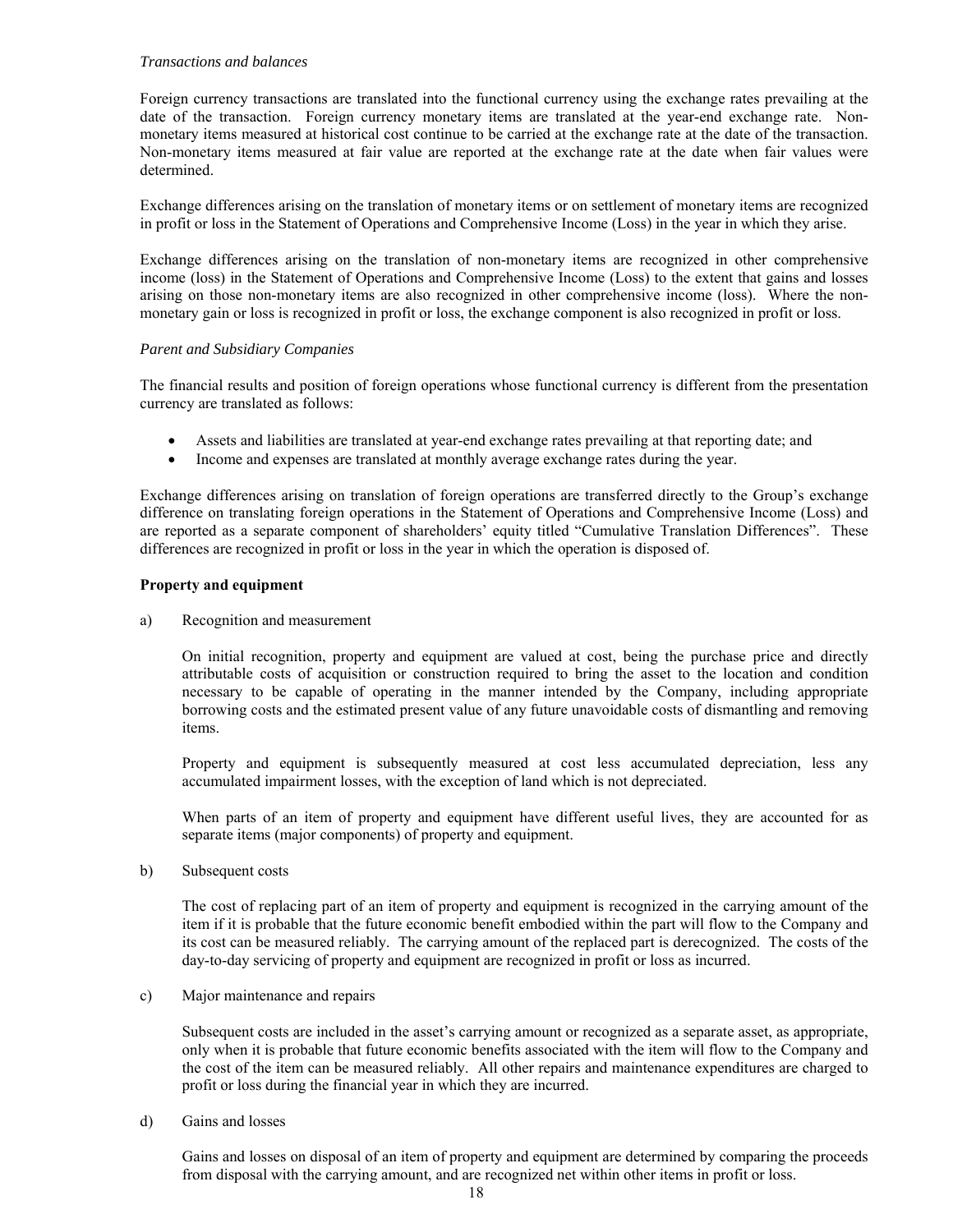#### e) Depreciation

Depreciation is recognized in profit or loss on a declining-balance basis at the following annual rates:

| Computer equipment | $\overline{\phantom{0}}$ | 30% declining balance |
|--------------------|--------------------------|-----------------------|
| <b>Vehicles</b>    |                          | 30% declining balance |
| Tent               |                          | 20% declining balance |

Additions during the year are depreciated at one-half the annual rates.

Depreciation methods, useful lives and residual values are reviewed at each financial year-end and adjusted if appropriate.

#### **Mineral properties and exploration and evaluation expenditures**

The Company's mineral projects are currently in the exploration and evaluation phase. All direct costs related to the acquisition of mineral property interests are capitalized. Mineral property exploration costs are expensed as incurred. At such time that the Company determines that a mineral property can be economically developed, subsequent mineral property expenses will be capitalized during the development of such property.

#### **Impairment of long-lived assets**

The Company assesses long-lived assets for impairment or when facts and circumstances suggest that the carrying amount of an asset may exceed its recoverable amount. Impairment analysis includes assessment of the following circumstances: a significant decrease in the market price of a long-lived asset or asset group; a significant adverse change in the extent or manner in which a long-lived asset or asset group is being used or in its physical condition; a significant adverse change in legal factors or in the business climate that could affect the value of a long-lived asset or asset group, including an adverse action or assessment by a regulator; an accumulation of costs significantly in excess of the amount originally expected for the acquisition or construction of a long-lived asset or asset group; a current-period operating or cash flow loss combined with a history of operating or cash flow losses or a projection or forecast that demonstrates continuing losses associated with the use of a long-lived asset or asset group; a current expectation that, more likely than not, a long-lived asset or asset group will be sold or otherwise disposed of significantly before the end of its previously estimated useful life. The term more likely than not refers to a level of likelihood that is more than 50%.

#### **Asset retirement obligations**

The Company records a liability based on the best estimate of costs for site closure and reclamation activities that the Company is legally or contractually required to remediate at the time environmental disturbance occurs. The provision for closure and reclamation liabilities is estimated using expected cash flows based on engineering and environmental reports and accreted to full value over time through periodic charges to profit or loss. As at May 31, 2017, the Company recorded a provision of \$340,176 (USD 252,000) (2016 - \$293,578 (USD 224,000)) for environmental rehabilitation.

#### **Income taxes**

The Company accounts for income taxes under the asset and liability method. Deferred tax assets and liabilities are recognized for the future tax consequences attributable to differences between the financial statement carrying amounts of existing assets and liabilities and their respective tax bases. Deferred tax assets and liabilities are measured using enacted tax rates expected to apply to taxable income in the years in which those temporary differences are expected to be recovered or settled. Under the asset and liability method, the effect on deferred tax assets and liabilities of a change in tax rates is recognized in income in the period that includes the enactment date. A valuation allowance is recognized if it is more likely than not that some portion or the entire deferred tax asset will not be realized.

#### **Share capital**

The proceeds from the exercise of stock options, warrants and escrow shares are recorded as share capital in the amount for which the option, warrant or escrow share enabled the holder to purchase a share in the Company.

Commissions paid to agents, and other related share issuance costs, such as legal, auditing, and printing, on the issue of the Company's shares are charged directly to share capital.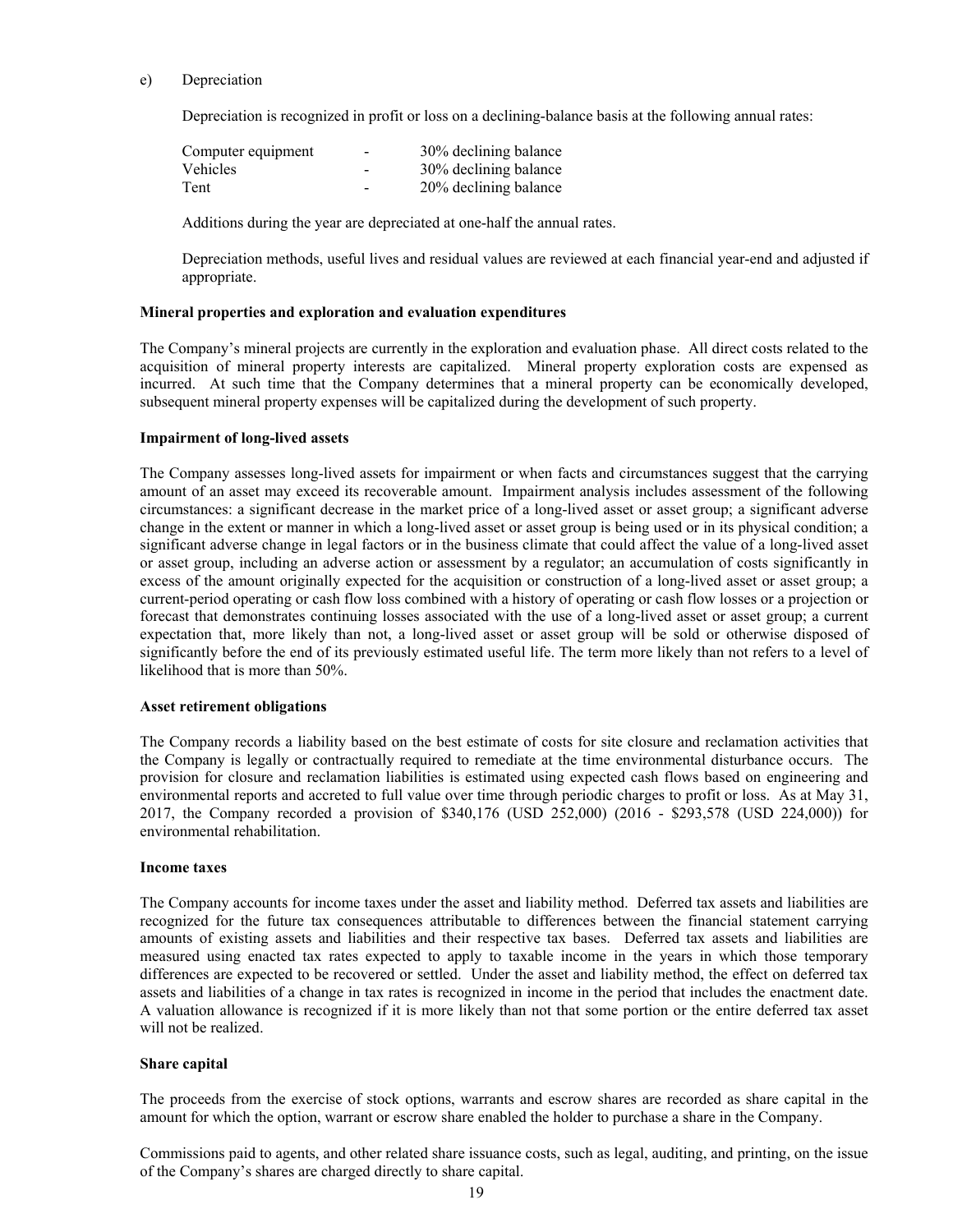#### **Valuation of equity units issued in private placements**

The Company has adopted a residual value method with respect to the measurement of shares and warrants issued as private placement units. The residual value method first allocates value to the more easily measurable component based on fair value and then the residual value, if any, to the less easily measurable component.

The fair value of the common shares issued in the private placements was determined to be the more easily measurable component and were valued at their fair value, as determined by the closing quoted bid price on the announcement date. The balance, if any, is allocated to the attached warrants. Any fair value attributed to the warrants is recorded as contributed surplus. Upon exercise of the warrants, the related fair value is reallocated to share capital.

## **Earnings (loss) per share**

Basic loss per share is calculated using the weighted average number of common shares outstanding during the year. The Company uses the treasury stock method to compute the dilutive effect of options, warrants and similar instruments. Under this method, the dilutive effect on earnings (loss) per share is calculated presuming the exercise of outstanding options, warrants and similar instruments. It assumes that the proceeds of such exercise would be used to repurchase common shares at the average market price during the year. However, the calculation of diluted loss per share excludes the effects of various conversions and exercise of options and warrants that would be antidilutive. For the year ended May 31, 2017, 8,846,900 outstanding stock options  $(2016 - 7,981,000)$  were not included in the calculation of diluted earnings (loss) per share as their inclusion was anti-dilutive.

## **Stock-based compensation**

The Company follows the provisions of Financial Accounting Standards Board Accounting Standards Codification Section 718 "Compensation - Stock Compensation", which establishes accounting for equity based compensation awards to be accounted for using the fair value method. The Company uses the Black-Scholes option pricing model to determine the grant date fair value of the awards. Compensation expense is measured at the grant date and recognized over the requisite service period, on a straight line basis, which is generally the vesting period. Upon exercise of stock options, the related fair value is reallocated to share capital.

#### **Non-monetary transactions**

All non-monetary transactions are measured at the fair value of the asset surrendered or the asset received, whichever is more reliable, unless the transaction lacks commercial substance or the fair value cannot be reliably established. The commercial substance requirement is met when the future cash flows are expected to change significantly as a result of the transaction. When the fair value of a non-monetary transaction cannot be reliably measured, it is recorded at the carrying amount (after reduction, when appropriate, for impairment) of the asset given up adjusted by the fair value of any monetary consideration received or given. When the asset received or the consideration given up is shares in an actively traded market, the value of those shares will be considered fair value.

#### **Joint venture accounting**

Where the Company's exploration and development activities are conducted with others, the accounts reflect only the Company's proportionate interest in such activities. The Company currently is not a party to any joint venture arrangements.

## **3. FAIR VALUE OF FINANCIAL INSTRUMENTS**

Financial instruments recorded at fair value are classified using a fair value hierarchy that reflects the significance of the inputs used in making the measurements. The fair value hierarchy has the following levels:

- Level 1 valuation based on quoted prices (unadjusted) in active markets for identical assets or liabilities;
- Level 2 valuation techniques based on inputs other than quoted prices included in level 1 that are observable for the asset or liability, either directly (i.e. as prices) or indirectly (i.e. derived from prices); and
- Level 3 valuation techniques using inputs for the asset or liability that are not based on observable market data (unobservable inputs).

The fair value hierarchy requires the use of observable market inputs whenever such inputs exist. A financial instrument is classified to the lowest level of the hierarchy for which a significant input has been considered in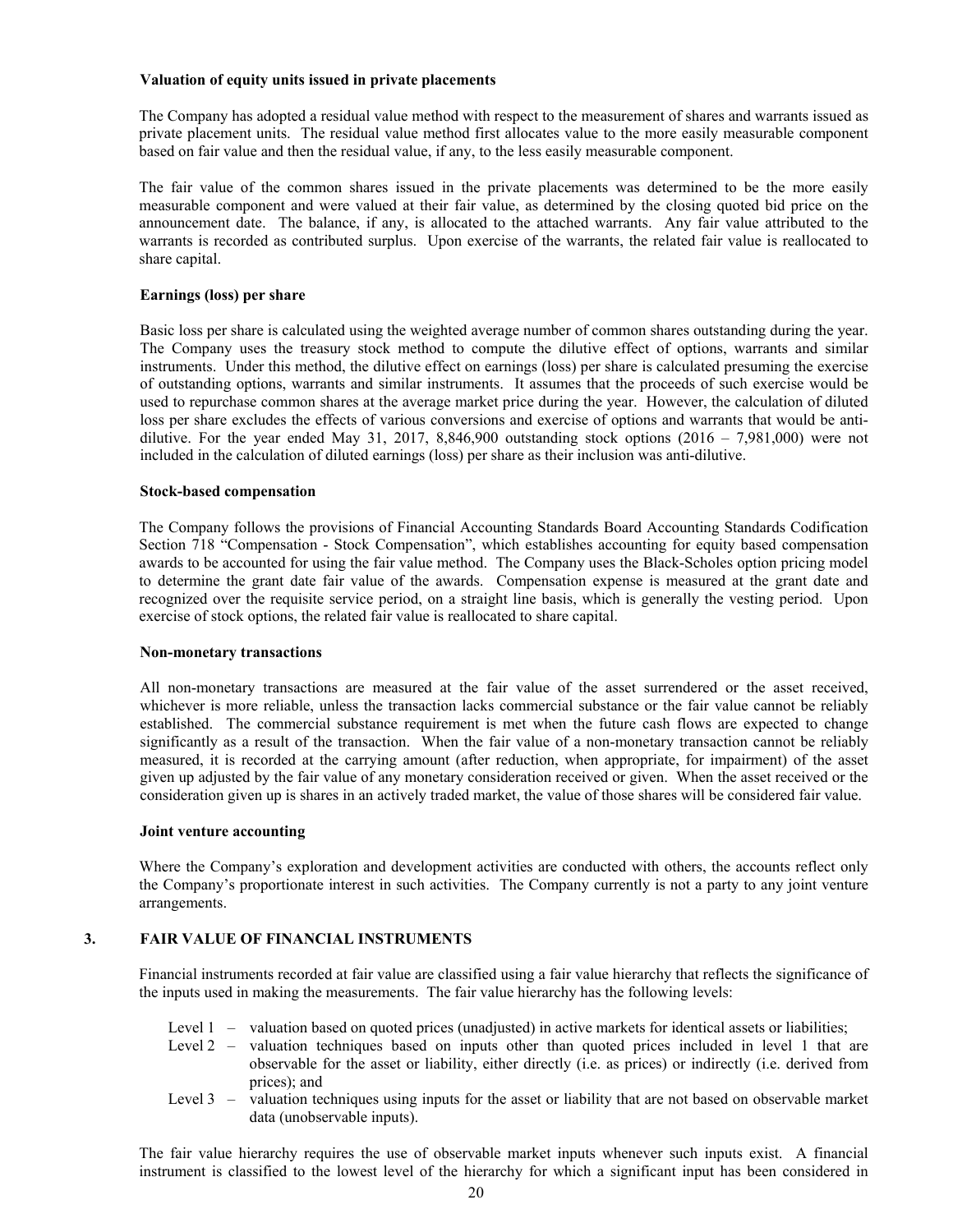measuring fair value. The following table presents the financial instruments recorded at fair value, classified using the fair value hierarchy described above:

| May 31, 2017              | Level 1        |
|---------------------------|----------------|
| Cash and cash equivalents | 1,300,553<br>S |
|                           |                |
| May 31, 2016              | <b>Level 1</b> |
| Cash and cash equivalents | S<br>4,783,519 |

## **4. PROPERTY AND EQUIPMENT**

|                                  | Computer<br>Equipment |                 |              |                 |                       | <b>Total</b>  |                   |
|----------------------------------|-----------------------|-----------------|--------------|-----------------|-----------------------|---------------|-------------------|
|                                  |                       |                 |              | <b>Vehicles</b> | <b>Tent</b>           |               |                   |
|                                  |                       |                 |              |                 |                       |               |                   |
| Cost                             |                       |                 |              |                 |                       |               |                   |
| <b>Balance, May 31, 2015</b>     | $\mathbf S$           | 58,946          | $\mathbb{S}$ | 84,843          | \$<br>62,185          | \$            | 205,974           |
| Additions                        |                       | 7,153           |              |                 |                       |               | 7,153             |
| Currency translation adjustments |                       | 2,786           |              | 4,591           | 3,365                 |               | 10,742            |
|                                  |                       |                 |              |                 |                       |               |                   |
| <b>Balance, May 31, 2016</b>     |                       | 68,885          |              | 89,434          | 65,550                |               | 223,869           |
| Additions                        |                       | 7,739           |              |                 |                       |               | 7,739             |
| Currency translation adjustments |                       | 1,717           |              | 2,660           | 1,950                 |               | 6,327             |
|                                  |                       |                 |              |                 |                       |               |                   |
| <b>Balance, May 31, 2017</b>     | \$                    | 78,341          | \$           | 92,094          | \$<br>67,500          | <sup>\$</sup> | 237,935           |
|                                  |                       |                 |              |                 |                       |               |                   |
| Depreciation                     |                       |                 |              |                 |                       |               |                   |
| <b>Balance, May 31, 2015</b>     |                       |                 |              |                 |                       |               |                   |
| Depreciation for the year        | \$                    | 32,635<br>9,409 | \$           | 59,223<br>8,171 | \$<br>17,413<br>9,520 | \$            | 109,271<br>27,100 |
| Currency translation adjustments |                       | 1,451           |              | 3,135           | 861                   |               | 5,447             |
|                                  |                       |                 |              |                 |                       |               |                   |
| <b>Balance, May 31, 2016</b>     |                       |                 |              |                 |                       |               |                   |
|                                  |                       | 43,495          |              | 70,529          | 27,794                |               | 141,818           |
| Depreciation for the year        |                       | 8,831           |              | 5,723           | 7,622                 |               | 22,176            |
| Currency translation adjustments |                       | 1,218           |              | 2,214           | 980                   |               | 4,412             |
|                                  |                       |                 |              |                 |                       |               |                   |
| <b>Balance, May 31, 2017</b>     | \$                    | 53,544          | \$           | 78,466          | \$<br>36,396          | \$            | 168,406           |
|                                  |                       |                 |              |                 |                       |               |                   |
| <b>Carrying amounts</b>          |                       |                 |              |                 |                       |               |                   |
|                                  |                       |                 |              |                 |                       |               |                   |
|                                  |                       |                 |              |                 |                       |               |                   |
| <b>Balance, May 31, 2016</b>     | \$                    | 25,390          | \$           | 18,905          | \$<br>37,756          | \$            | 82,051            |
|                                  |                       |                 |              |                 |                       |               |                   |
| <b>Balance, May 31, 2017</b>     |                       |                 |              |                 |                       |               |                   |
|                                  | \$                    | 24,797          | \$           | 13,628          | \$<br>31,104          | \$            | 69,529            |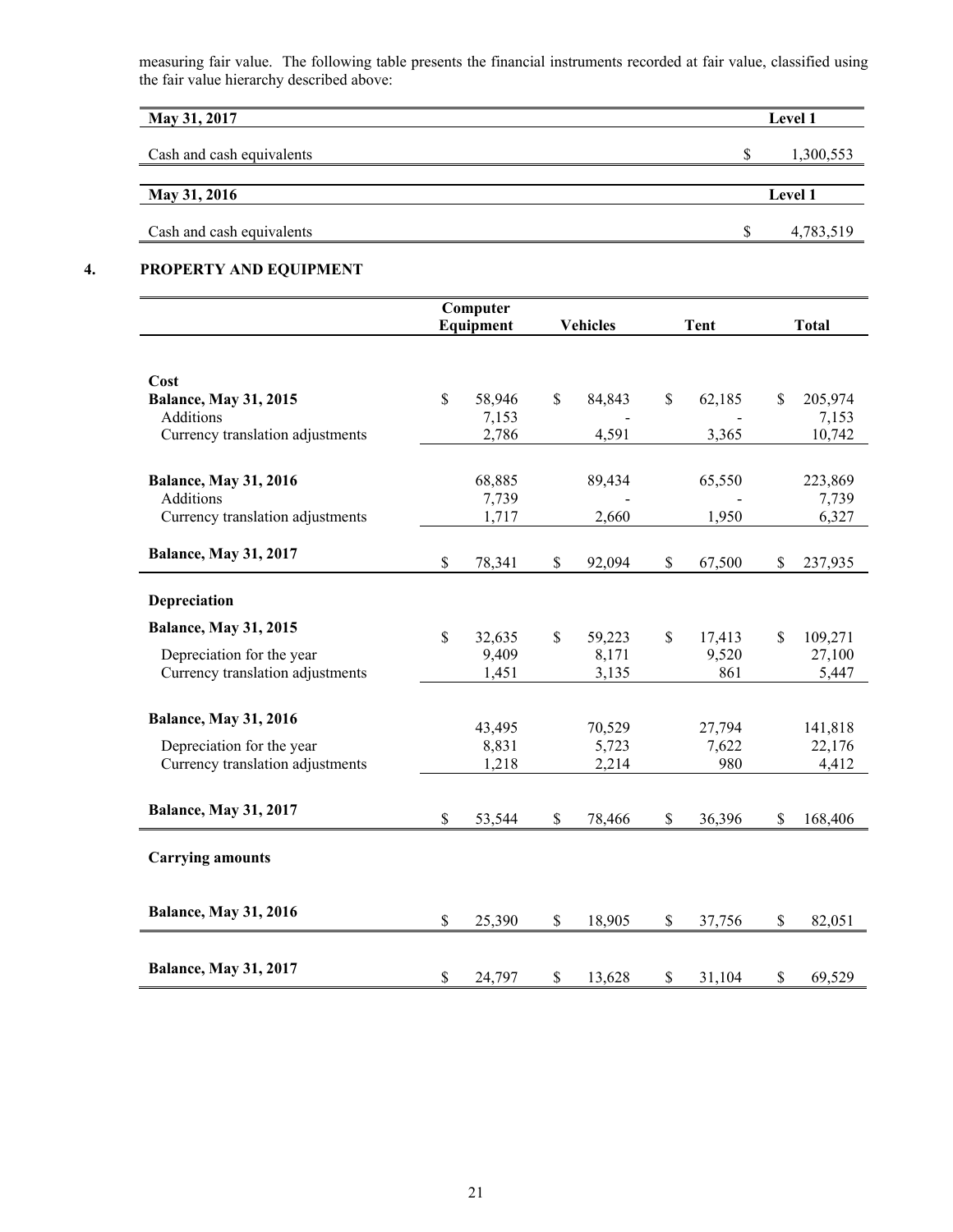## **5. MINERAL PROPERTIES**

The Company had the following activity related to capitalized acquisition costs:

|                                            |    | Chisna     | <b>Bullfrog</b> | LMS          |    | Total      |
|--------------------------------------------|----|------------|-----------------|--------------|----|------------|
|                                            |    | (note 5a)  | (note 5d)       | (note 5c)    |    |            |
| <b>Balance, May 31, 2015</b>               | S  | 631,205    | 3,861,412<br>S  | 374,017<br>S | S. | 4,866,634  |
| Acquisition costs                          |    |            |                 |              |    |            |
| Cash payments (note $5d$ )(ii)(1)          |    |            | 32,594          |              |    | 32,594     |
| Shares issued (note $5d$ )(ii)(1)          |    |            | 11,250          |              |    | 11,250     |
| Asset retirement obligations               |    |            | 153,825         |              |    | 153,825    |
| Currency translation adjustments           |    | 46,490     | 202,599         | 27,546       |    | 276,635    |
| Reclassified to asset held-for-sale        |    |            |                 | (401, 563)   |    | (401, 563) |
| Write-off of capitalized acquisition costs |    | (677, 695) |                 |              |    | (677, 695) |
| <b>Balance, May 31, 2016</b>               |    |            | 4,261,680       |              |    | 4,261,680  |
| Acquisition costs                          |    |            |                 |              |    |            |
| Cash payments (note $5d$ )(ii)(1)          |    |            | 66,876          |              |    | 66,876     |
| Shares issued (note $5d$ )(ii)(1)          |    |            | 18,000          |              |    | 18,000     |
| Asset retirement obligations               |    |            | 37,865          |              |    | 37,865     |
| Currency translation adjustments           |    |            | 143,319         |              |    | 143,319    |
| <b>Balance, May 31, 2017</b>               | \$ |            | 4,527,740       | S            |    | 4,527,740  |

The following table presents costs incurred for exploration and evaluation activities for the year ended May 31, 2017:

|                                 | North         |   |              |
|---------------------------------|---------------|---|--------------|
|                                 | Bullfrog      |   | <b>Total</b> |
|                                 | (note 5d)     |   |              |
|                                 |               |   |              |
| Exploration costs:              |               |   |              |
| Assay                           | \$<br>732,434 | S | 732,434      |
| Drilling                        | 1,032,602     |   | 1,032,602    |
| Equipment rental                | 75,554        |   | 75,554       |
| Field costs                     | 143,329       |   | 143,329      |
| Geological/ Geophysical         | 328,379       |   | 328,379      |
| Land maintenance & tenure       | 390,343       |   | 390,343      |
| Permits                         | 28,019        |   | 28,019       |
| <b>Studies</b>                  | 341,218       |   | 341,218      |
| Travel                          | 73,711        |   | 73,711       |
|                                 |               |   |              |
| Total expenditures for the year | \$ 3,145,589  | S | 3,145,589    |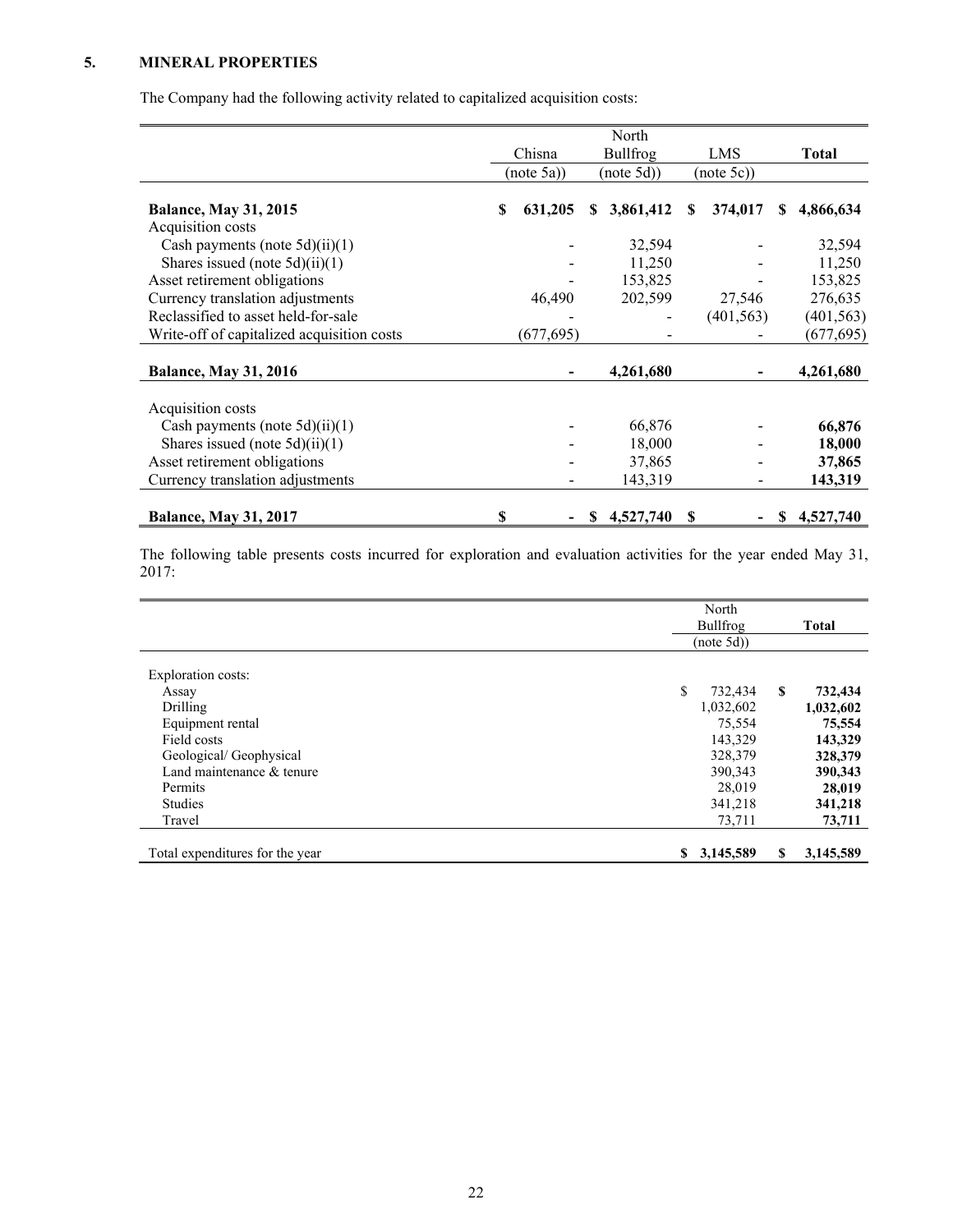|                                            | North |           |     |                          |    |           |    |            |   |              |
|--------------------------------------------|-------|-----------|-----|--------------------------|----|-----------|----|------------|---|--------------|
|                                            |       | West Pogo |     | Chisna                   |    | Bullfrog  |    | LMS        |   | <b>Total</b> |
|                                            |       | (note 5b) |     | (note 5a)                |    | (note 5d) |    | (note 5c)  |   |              |
|                                            |       |           |     |                          |    |           |    |            |   |              |
| <b>Exploration costs:</b>                  |       |           |     |                          |    |           |    |            |   |              |
| Assay                                      | \$    |           | \$. | $\overline{\phantom{a}}$ | \$ | 757,432   | \$ |            | S | 757,432      |
| Drilling                                   |       |           |     |                          |    | 929,841   |    |            |   | 929,841      |
| Equipment rental                           |       |           |     |                          |    | 51,347    |    |            |   | 51,347       |
| Field costs                                |       | 181       |     | 247                      |    | 134,382   |    | 561        |   | 135,371      |
| Geological/Geophysical                     |       |           |     | 6,210                    |    | 328,740   |    | 1.904      |   | 336,854      |
| Land maintenance & tenure                  |       |           |     | 13,534                   |    | 373,795   |    | 32,900     |   | 420,229      |
| Permits                                    |       |           |     |                          |    | 632       |    |            |   | 632          |
| Studies                                    |       |           |     |                          |    | 322,972   |    |            |   | 322,972      |
| Transportation                             |       |           |     |                          |    |           |    | 1,999      |   | 1,999        |
| Travel                                     |       |           |     | 913                      |    | 66,858    |    |            |   | 67,771       |
|                                            |       |           |     |                          |    |           |    |            |   |              |
|                                            |       | 181       |     | 20,904                   |    | 2,965,999 |    | 37,364     |   | 3,024,448    |
| Cost recovery                              |       | (23,802)  |     | (39, 463)                |    |           |    | (104, 838) |   | (168, 103)   |
|                                            |       |           |     |                          |    |           |    |            |   |              |
| Total expenditures (recovery) for the year | \$    | (23, 621) | S   | (18, 559)                | \$ | 2,965,999 | S  | (67, 474)  | S | 2,856,345    |

The following table presents costs incurred for exploration and evaluation activities for the year ended May 31, 2016:

#### **a) Chisna Property, Alaska**

The Chisna property is located in the eastern Alaska Range, Alaska, and is comprised of unpatented mineral claims was owned 100% by the Company and fee simple lands leased from Ahtna Incorporated ("Ahtna").

On November 2, 2009, ITH and Talon Gold entered into an agreement (as amended) with Ocean Park Ventures Corp. ("OPV"). Pursuant to the agreement, an Alaskan subsidiary of OPV and Raven Gold formed a joint venture for the purpose of exploring and developing the Chisna property.

On November 7, 2012, OPV withdrew from the joint venture and thereby returned 100% of the Chisna property to the Company.

On March 24, 2010, Raven Gold entered into a Mineral Exploration Agreement with Option to Lease with Ahtna, an Alaska Native Regional Corporation, concerning approximately 26,516 hectares of fee simple lands in the Athell Area of Alaska surrounding or adjacent to some of the blocks of mineral claims owned by Raven Gold.

During the year ended May 31, 2015, the Company gave notification and terminated the Ahtna lease.

During the year ended May 31, 2016, the Company wrote off the Chisna property as the Company, at the time, had reduced the Chisna property to 36 core claims. On April 5, 2016, Raven Gold completed a transaction with Millrock Resources Inc. on the Chisna property. The ownership of the property was sold for USD 25,000, which was recognized as a cost recovery, and a retained net smelter return ("NSR") royalty of 1% on precious metals and 1% on base metals.

#### **b) West Pogo Property, Alaska**

The West Pogo property is located approximately 50 kilometres north of Delta Junction, Alaska, and consists of unpatented mineral claims was owned 100% by the Company.

During the year ended May 31, 2014, the Company wrote off the West Pogo property, as there had been a delay in exploration work on the property for an extended period of time.

During the year ended May 31, 2016, Raven Gold completed a transaction with Millrock Resources Inc. ("Millrock") on the West Pogo and Goodpaster database projects in Alaska. The ownership position was sold for \$25,728 (USD 20,000) and the Goodpaster database project was sold for \$136,058 (USD 100,000) and reflected as cost recovery for the West Pogo and LMS project. For the West Pogo project, the Company retained net smelter return ("NSR") royalties of 3% on precious metals and 1% on base metals with 1% of the precious metal royalty buy down for USD 2 million and a further 1% for an additional USD 5 million. For the Goodpaster database, the Company retained NSR royalty of 1% on all new claims acquired within the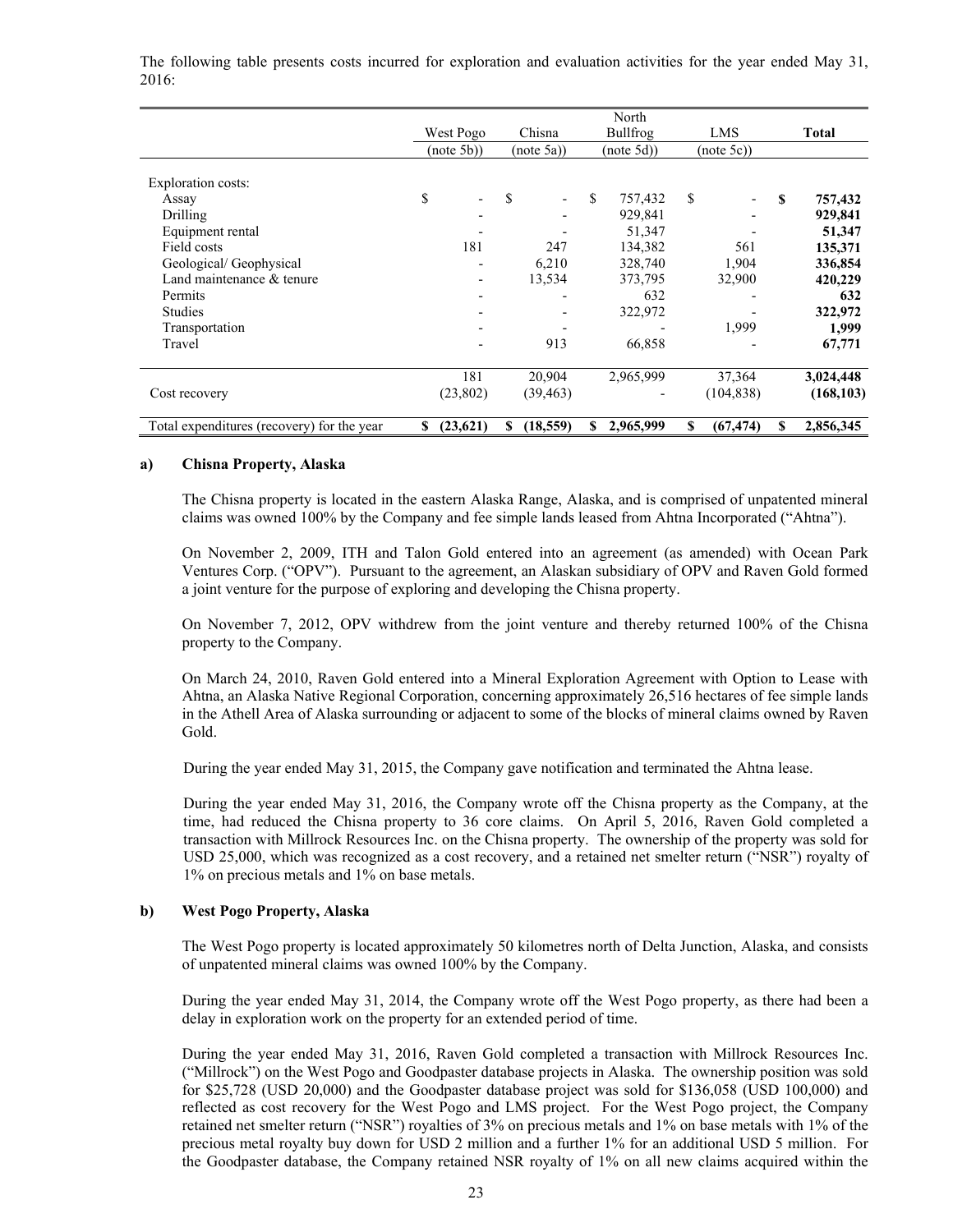defined Area of Interest which totals some 1,500 square kilometres covering the largest gold producing District in Alaska. One half of the royalty can be purchased for USD 2 million.

#### **c) LMS Property, Alaska**

The LMS property consists of unpatented mineral claims was owned 100% by the Company. During the year ended May 31, 2016, the Company sold the LMS property for consideration of \$473,585 (USD 350,000) and was granted a retained NSR royalty of 3% on precious metals and 1% on base metals with a 1% on buy down of the precious metal royalty for USD\$4,000,000.

#### **d) North Bullfrog Project, Nevada**

The Company's North Bullfrog project consists of certain leased patented lode mining claims and federal unpatented mining claims owned 100% by the Company.

#### (i) **Interests acquired from Redstar Gold Corp.**

On October 9, 2009, a US subsidiary of ITH at the time (Corvus Nevada) completed the acquisition of all of the interests of Redstar Gold Corp. ("Redstar") and Redstar Gold U.S.A. Inc. ("Redstar US") in the North Bullfrog project, which consisted of the following leases:

- (1) Pursuant to a mining lease and option to purchase agreement made effective October 27, 2008 between Redstar and an arm's length limited liability company, Redstar has leased (and has the option to purchase) 12 patented mining claims referred to as the "Connection" property. The ten-year, renewable mining lease requires advance minimum royalty payments (recoupable from production royalties, but not applicable to the purchase price if the option to purchase is exercised) of USD 10,800 (paid) on signing and annual payments for the first three anniversaries of USD 10,800 (paid) and USD 16,200 for every year thereafter (paid to October 27, 2016). Redstar has an option to purchase the property (subject to the NSR royalty below) for USD 1,000,000 at any time during the life of the lease. Production is subject to a 4% NSR royalty, which may be purchased by the lessee for USD 1,250,000 per 1% (USD 5,000,000 for the entire royalty).
- (2) Pursuant to a mining lease made and entered into as of May 8, 2006 between Redstar and two arm's length individuals, Redstar has leased 3 patented mining claims which form part of the North Bullfrog project holdings. The lease is for an initial term of 10 years, and for so long thereafter as mining activities continue on the claims or contiguous claims held by the lessee. The lessee is required to pay advance minimum royalty payments (recoupable from production royalties) of USD 4,000 on execution, USD 3,500 on each of May 8, 2007, 2008 and 2009 (paid), USD 4,500 on May 8, 2010 and each anniversary thereafter, adjusted for inflation (paid to May 8, 2017). The lessor is entitled to receive a 2% NSR royalty on all production, which may be purchased by the lessee for USD 1,000,000 per 1% (USD 2,000,000 for the entire royalty).
- (3) Pursuant to a mining lease made and entered into as of May 8, 2006 between Redstar and an arm's length private Nevada corporation, Redstar has leased 2 patented mining claims which form part of the North Bullfrog project holdings. The lease is for an initial term of 10 years, and for so long thereafter as mining activities continue on the claims or contiguous claims held by the lessee. The lessee is required to pay advance minimum royalty payments (recoupable from production royalties) of USD 2,000 on execution, USD 2,000 on each of May 8, 2007, 2008 and 2009 (paid), USD 3,000 on May 8, 2010 and each anniversary thereafter, adjusted for inflation (paid to May 8, 2017). The lessor is entitled to receive a 3% NSR royalty on all production, which may be purchased by the lessee for USD 850,000 per 1% (USD 2,550,000 for the entire royalty). On May 29, 2014, the parties signed a First Amendment Agreement whereby the Lease is amended to provide that in addition to the Advance Minimum Royalty payments payable in respect of the Original Claims, the lessee will now pay to the lessor Advance Minimum Royalty payments in respect of the Yellow Rose Claims of USD 2,400 on execution, USD 2,400 on each of May 29, 2015, 2016 and 2017 (paid to May 29, 2017), USD 3,600 on May 29, 2018 and each anniversary thereafter. The Lessor is entitled to receive a 3% NSR royalty on all production from the Yellow Rose claims, which may be purchased by the lessee for USD 770,000 per 1% (USD 2,310,000 for the entire royalty).
- (4) Pursuant to a mining lease made and entered into as of May 16, 2006 between Redstar and an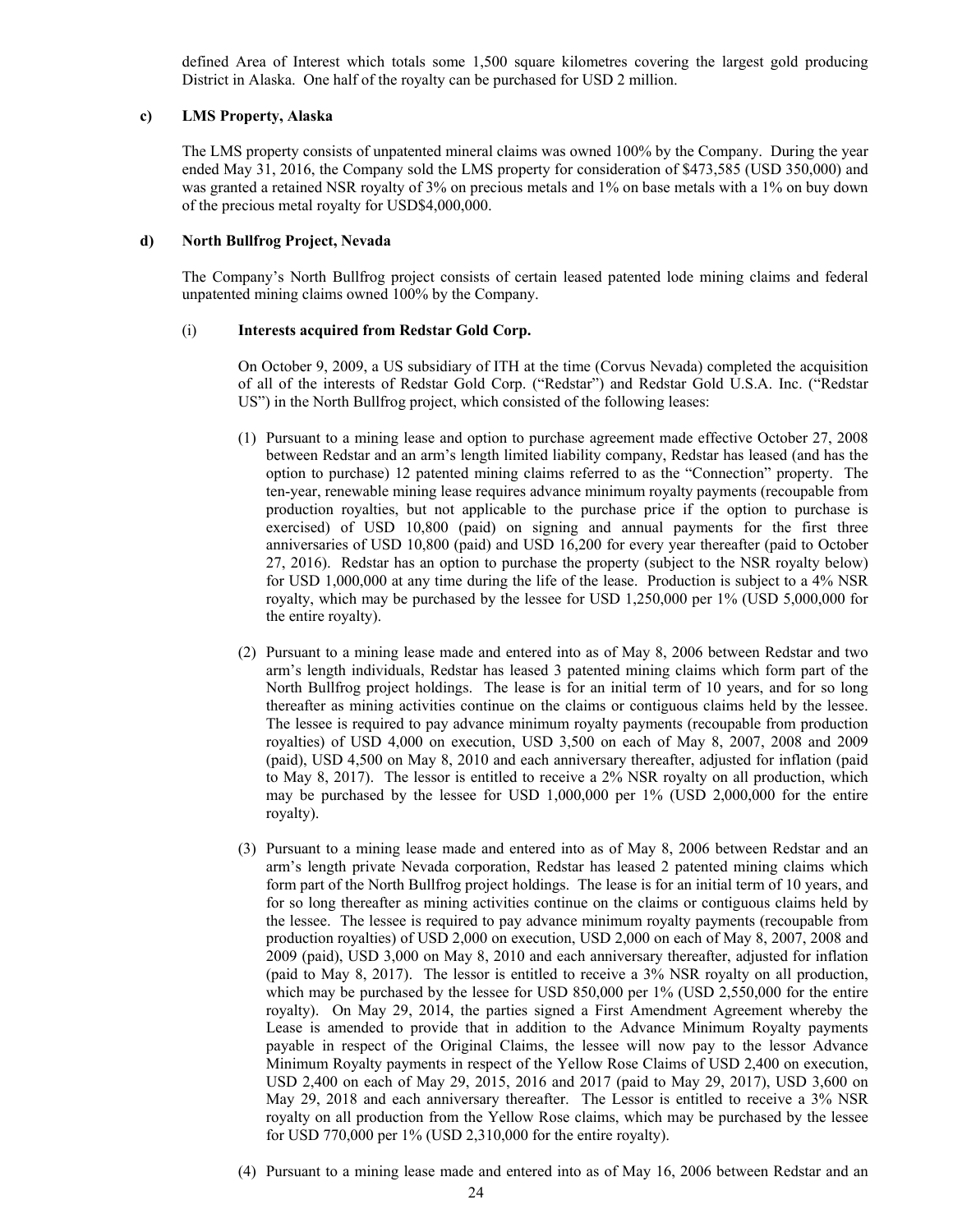arm's length individual, Redstar has leased 12 patented mineral claims which form part of the North Bullfrog project holdings. The lease is for an initial term of 10 years, and for so long thereafter as mining activities continue on the claims or contiguous claims held by the lessee. The lessee is required to pay advance minimum royalty payments (recoupable from production royalties) of USD 20,500 on execution and USD 20,000 on each anniversary thereafter (paid to May 16, 2017). The lessor is entitled to receive a 4% NSR royalty on all production, which may be purchased by the lessee for USD 1,000,000 per 1% (USD 4,000,000 for the entire royalty).

- (5) Pursuant to a mining lease made and entered into as of May 22, 2006 between Redstar and two arm's length individuals, Redstar has leased 3 patented mineral claims which form part of the North Bullfrog project holdings. The lease is for an initial term of 10 years, and for so long thereafter as mining activities continue on the claims or contiguous claims held by the lessee. The lessee is required to pay advance minimum royalty payments (recoupable from production royalties) of USD 8,000 on execution, USD 4,800 on each of May 22, 2007, 2008 and 2009 (paid), USD 7,200 on May 22, 2010 and each anniversary thereafter, adjusted for inflation (paid to May 22, 2017). The lessor is entitled to receive a 2% NSR royalty on all production, which may be purchased by the lessee for USD 1,000,000 per 1% (USD 2,000,000 for the entire royalty).
- (6) Pursuant to a mining lease made and entered into as of June 16, 2006 between Redstar and an arm's length individual, Redstar has leased one patented mineral claims which form part of the North Bullfrog project holdings. The lease is for an initial term of 10 years, and for so long thereafter as mining activities continue on the claims or contiguous claims held by the lessee. The lessee is required to pay advance minimum royalty payments (recoupable from production royalties) of USD 2,000 on execution, USD 2,000 on each of June 16, 2007, 2008 and 2009 (paid), USD 3,000 on June 16, 2010 and each anniversary thereafter, adjusted for inflation (paid to June 16, 2017). The lessor is entitled to receive a 2% NSR royalty on all production, which may be purchased by the lessee for USD 1,000,000 per 1% (USD 2,000,000 for the entire royalty).

As a consequence of the acquisition of Redstar and Redstar US's interest in the foregoing leases, Corvus Nevada is now the lessee under all of such leases.

#### (ii) **Interests acquired directly by Corvus Nevada**

- (1) Pursuant to a mining lease and option to purchase agreement made effective December 1, 2007 between Corvus Nevada and a group of arm's length limited partnerships, Corvus Nevada has leased (and has the option to purchase) patented mining claims referred to as the "Mayflower" claims which form part of the North Bullfrog project. The terms of the lease/option are as follows:
	- ¤ *Terms*: Initial term of five years, commencing December 1, 2007, with the option to extend the lease for an additional five years. The lease will continue for as long thereafter as the property is in commercial production or, alternatively, for an additional three years if Corvus Nevada makes advance minimum royalty payments of USD 100,000 per year (which are recoupable against actual production royalties).
	- ¤ *Lease Payments*: USD 5,000 (paid) and 25,000 common shares of ITH (delivered) following regulatory acceptance of the transaction; and an additional USD 5,000 and 20,000 common shares on each of the first through fourth lease anniversaries (paid and issued). Pursuant to an agreement with the lessors, in lieu of the 20,000 ITH shares due December 1, 2010, Corvus Nevada paid USD 108,750 on November 10, 2010 and delivered 46,250 common shares of the Company on December 2, 2010. If Corvus Nevada elects to extend the lease for a second five-year term, it will pay USD 10,000 and deliver 50,000 common shares of ITH upon election being made, and an additional 50,000 common shares of ITH on each of the fifth through ninth anniversaries (USD 10,000 paid on October 31, 2012 and 50,000 common shares of ITH delivered on October 25, 2012 paid with cash of \$126,924; USD 10,000 paid on November 13, 2013 and 50,000 common shares of ITH delivered on November 25, 2013 paid with cash of \$35,871; USD 10,000 paid on November 17, 2014 and 50,000 common shares of ITH delivered on November 7, 2014 paid with cash of \$21,200; USD 10,000 paid on November 23, 2015 and 50,000 common shares of ITH delivered on November 5, 2015 paid with cash of \$19,237; and USD 10,000 paid on November 17, 2016 and 50,000 common shares of ITH, purchased for \$53,447 in the market by the Company, were delivered on November 10, 2016).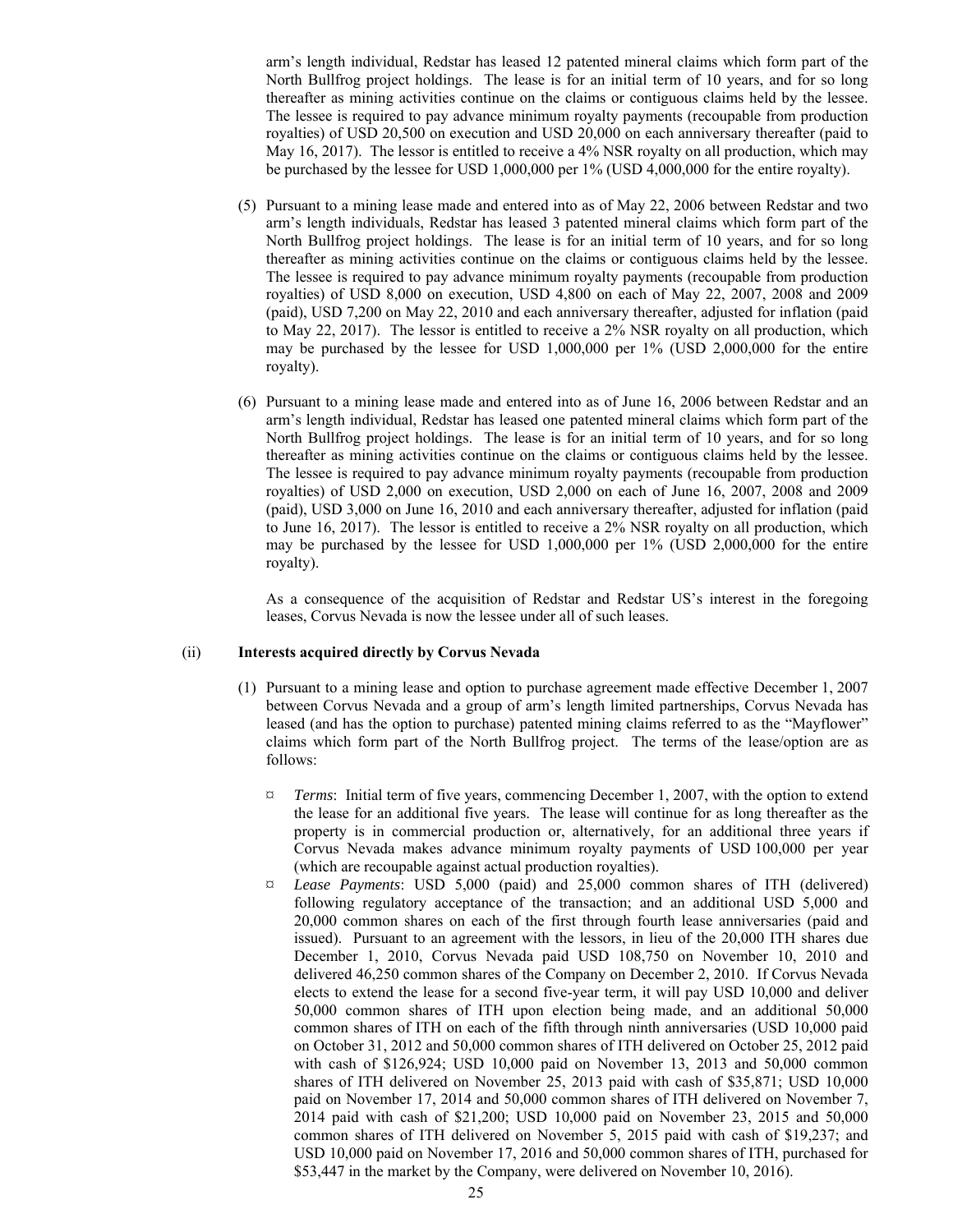- ¤ *Anti-Dilution:* Pursuant to an amended agreement agreed to by the lessors in March 2015, the Company shall deliver a total of 85,000 common shares (issued) of the Company for the years 2011 to 2014 (2011: 10,000 common shares; 2012 to 2014: 25,000 common shares each year). All future payments will be satisfied by the delivery of an additional ½ common shares of the Company for each of the ITH shares due per the original agreement (issued 25,000 shares of the Company on November 18, 2015 and 25,000 shares of the Company on November 18, 2016).
- ¤ *Work Commitments*: USD 100,000 per year for the first three years (incurred), USD 200,000 per year for the years  $4 - 6$  (incurred) and USD 300,000 for the years  $7 - 10$  (incurred). Excess expenditures in any year may be carried forward. If Corvus Nevada does not incur the required expenditures in year one, the deficiency is required to be paid to the lessors.
- ¤ *Retained Royalty*: Corvus Nevada will pay the lessors a NSR royalty of 2% if the average gold price is USD 400 per ounce or less, 3% if the average gold price is between USD 401 and USD 500 per ounce and 4% if the average gold price is greater than USD 500 per ounce.
- (2) Pursuant to a mining lease and option to purchase made effective March 1, 2011 between Corvus Nevada and an arm's length individual, Corvus Nevada has leased, and has the option to purchase, 2 patented mineral claims which form part of the North Bullfrog project holdings. The lease is for an initial term of 10 years, subject to extension for an additional 10 years (provided advance minimum royalties are timely paid), and for so long thereafter as mining activities continue on the claims. The lessee is required to pay advance minimum royalty payments (recoupable from production royalties, but not applicable to the purchase price if the option to purchase is exercised) of USD 20,000 on execution (paid), USD 25,000 on each of March 1, 2012 (paid), 2013 (paid) and 2014 (paid), USD 30,000 on March 1, 2015 and each anniversary thereafter (paid to March 1, 2017), adjusted for inflation. The lessor is entitled to receive a 2% NSR royalty on all production. The lessee may purchase the royalty for USD 1,000,000 per 1%. If the lessee purchases the entire royalty (USD 2,000,000) the lessee will also acquire all interest of the lessor in the subject property.
- (3) Pursuant to a purchase agreement made effective March 28, 2013, Corvus Nevada agreed to purchase the surface rights of five patented mining claims owned by two arm's length individuals for USD 160,000 paid on closing (March 28, 2013). The terms include payment by Corvus Nevada of a fee of USD 0.02 per ton of overburden to be stored on the property, subject to payment for a minimum of 12 million short tons. The minimum tonnage fee (USD 240,000) bears interest at 4.77% per annum from closing and is evidenced by a promissory note due on the sooner of the commencing of use of the property for waste materials storage or December 31, 2015 (balance paid December 17, 2015). As a result, the Company recorded \$406,240 (USD 400,000) in acquisition costs with \$157,408 paid in cash and the remaining \$248,832 (USD 240,000) in promissory note payable during the year ended May 31, 2013.
- (4) In December 2013, SoN completed the purchase of a parcel of land approximately 30 km north of the North Bullfrog project which carries with it 1,600 acre feet of irrigation water rights. The cost of the land and associated water rights was cash payment of \$1,100,118 (USD 1,034,626).
- (5) On March 30, 2015, Lunar Landing, LLC signed a lease agreement with Corvus Nevada to lease private property containing the three patented Sunflower claims to Corvus Nevada, which are adjacent to the Yellow Rose claims leased in 2014. The term of the lease is 3 years with provision to extend the lease for an additional 7 years, and an advance minimum royalty payment of USD 5,000 per year with USD 5,000 paid upon signing (paid to March 2017). The lease includes a 4% NSR royalty on production, with an option to purchase the royalty for USD 500,000 per 1% or USD 2,000,000 for the entire 4% royalty. The lease also includes the option to purchase the property for USD 300,000.

#### **Acquisitions**

The acquisition of title to mineral properties is a detailed and time-consuming process. The Company has taken steps, in accordance with industry norms, to verify title to mineral properties in which it has an interest. Although the Company has taken every reasonable precaution to ensure that legal title to its properties is properly recorded in the name of the Company (or, in the case of an option, in the name of the relevant optionor), there can be no assurance that such title will ultimately be secured.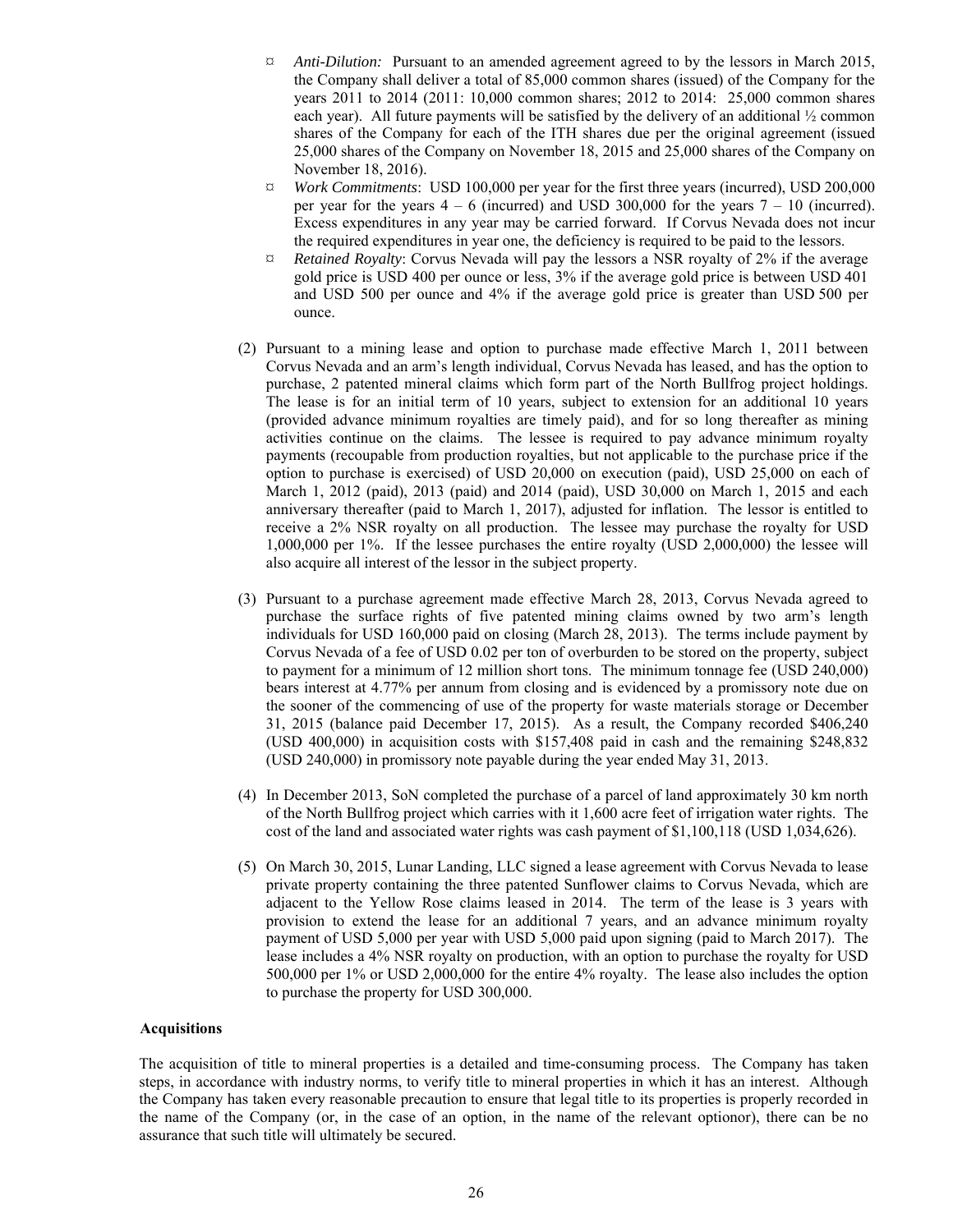#### **Environmental Expenditures**

The operations of the Company may in the future be affected from time to time in varying degrees by changes in environmental regulations, including those for future removal and site restoration costs. Both the likelihood of new regulations and their overall effect upon the Company vary greatly and are not predictable. The Company's policy is to meet or, if possible, surpass standards set by relevant legislation by application of technically proven and economically feasible measures.

Environmental expenditures that relate to ongoing environmental and reclamation programs are charged against earnings as incurred or capitalized and amortized depending on their future economic benefits. Estimated future removal and site restoration costs, when the ultimate liability is reasonably determinable, are charged against earnings over the estimated remaining life of the related business operation, net of expected recoveries.

The Company has estimated the fair value of the liability for asset retirement that arose as a result of exploration activities to be \$340,176 (USD 252,000) (May 31, 2016 - \$293,578 (USD 224,000)). The fair value of the liability was determined to be equal to the estimated remediation costs. Due to the early stages of the project, and that extractive activities have not yet begun, the Company is unable to predict with any precision the timing of the cash flow related to the reclamation activities.

## **6. SHARE CAPITAL**

#### **Authorized**

Unlimited common shares without par value.

#### **Share issuances**

During the year ended May 31, 2017:

- a) On November 18, 2016, the Company issued 25,000 Common Shares in connection with the lease on the Mayflower property (note 5d)(ii)(1), with a fair value of \$18,000.
- b) On July 15, 2016, the Company closed a non-brokered private placement equity financing and issued 2,550,000 Common Shares at a price of \$1.02 per share for gross proceeds of \$2,601,000. In connection with the financing, the Company paid an additional \$17,554 in share issuance costs.
- c) An aggregate of 200,000 Common Shares were issued on exercise of 200,000 stock options for gross proceeds of \$100,000.

During the year ended May 31, 2016:

- a) On September 1, 2015, the Company closed a non-brokered private placement equity financing and issued 4,255,320 Common Shares at a price of \$0.47 per share for gross proceeds of \$2,000,000. In connection with the financing, the Company paid an additional \$8,380 in share issuance costs.
- b) On November 18, 2015, the Company issued 25,000 Common Shares in connection with the lease on the Mayflower property (note  $5d$ )(ii)(1), with a fair value of \$11,250. In connection with the issuance, the Company paid an additional \$5,021 in share issuance costs.
- c) On March 11, 2016, the Company closed a non-brokered private placement equity financing and issued 4,900,000 Common Shares at a price of \$0.70 per share for gross proceeds of \$3,430,000. In connection with the financing, the Company paid an additional \$12,483 in share issuance costs.
- d) An aggregate of 245,334 Common Shares were issued on exercise of 245,334 stock options for gross proceeds of \$122,667.

#### **Stock options**

Stock options awarded to employees and non-employees by the Company are measured and recognized in the Consolidated Statement of Operations and Comprehensive Loss over the vesting period.

The Company has adopted an incentive stock option plan, first adopted in 2010 and then amended in 2013 (the "Amended 2010 Plan"). The essential elements of the Amended 2010 Plan provide that the aggregate number of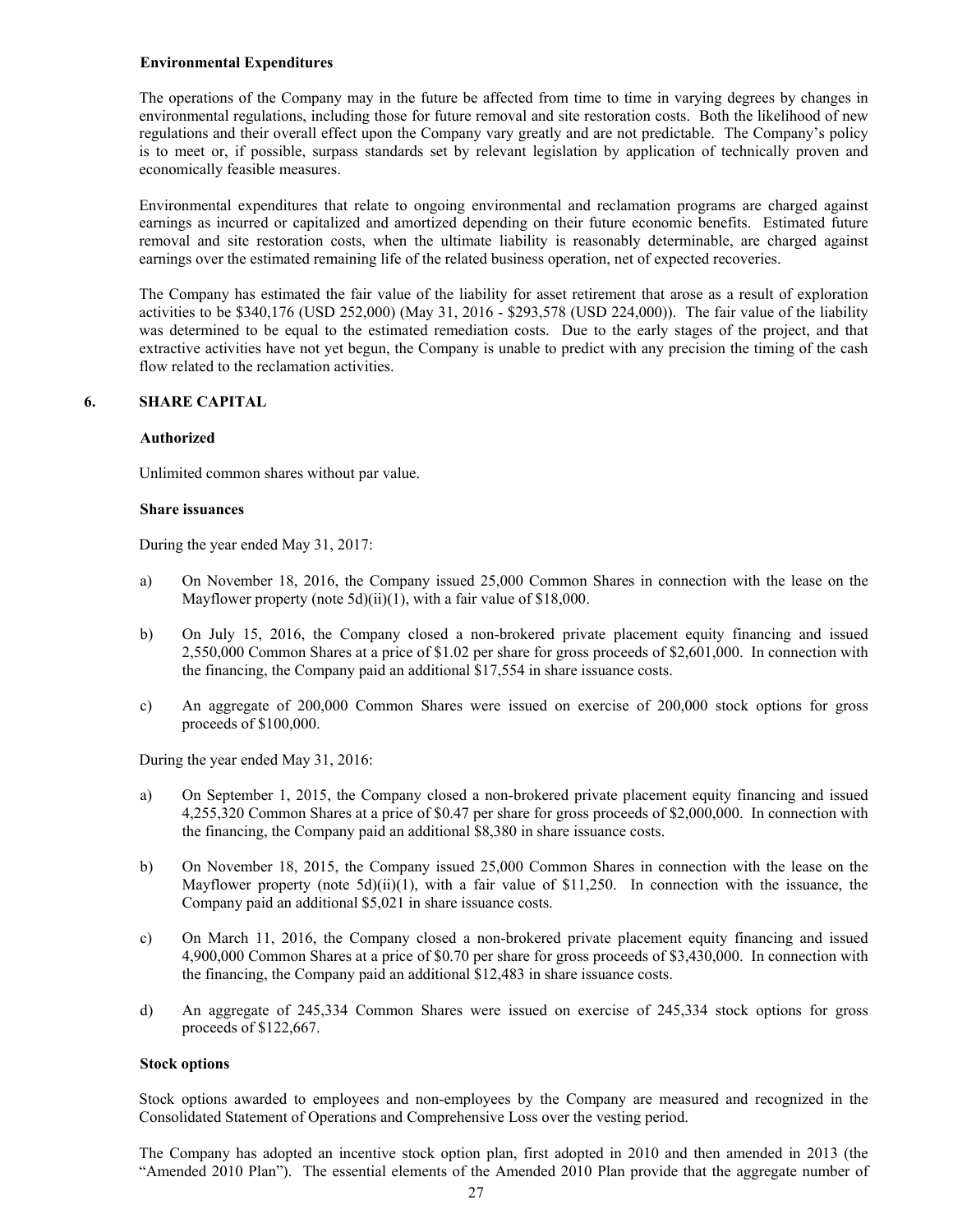common shares of the Company's share capital that may be made issuable pursuant to options granted under the Amended 2010 Plan (together with any other shares which may be issued under other share compensation plans of the Company) may not exceed 10% of the number of issued shares of the Company at the time of the granting of the options. Options granted under the Amended 2010 Plan will have a maximum term of ten years. The exercise price of options granted under the Amended 2010 Plan will not be less than the greater of the market price of the common shares (as defined by TSX, currently defined as the 5 day volume weighted average price for the 5 trading days immediately preceding the date of grant) or the closing market price of the Company's common shares for the trading day immediately preceding the date of grant), or such other price as may be agreed to by the Company and accepted by the TSX. Options granted under the Amended 2010 Plan vest immediately, unless otherwise determined by the directors at the date of grant.

A summary of the status of the stock option plan as of May 31, 2017, and 2016, and changes during the years are presented below:

|                                           | 2017                        |                                                 | 2016                        |                                                 |
|-------------------------------------------|-----------------------------|-------------------------------------------------|-----------------------------|-------------------------------------------------|
|                                           | Number of<br><b>Options</b> | Weighted<br>Average<br><b>Exercise</b><br>Price | Number of<br><b>Options</b> | Weighted<br>Average<br><b>Exercise</b><br>Price |
| Balance, beginning of the year<br>Granted | 7,981,000<br>1,135,000      | S.<br>0.85<br>1.02                              | 7,396,334<br>1,650,000      | S<br>0.94<br>0.48                               |
| Exercised<br>Forfeited                    | (200,000)<br>(69,100)       | (0.50)<br>(0.93)                                | (245, 334)<br>(820,000)     | (0.50)<br>(0.94)                                |
| Balance, end of the year                  | 8,846,900                   | 0.87<br>S                                       | 7,981,000                   | \$<br>0.85                                      |

The weighted average remaining contractual life of options outstanding at May 31, 2017 was 1.85 years (2016 – 2.42 years).

Stock options outstanding are as follows:

|                    | 2017 |                 |                |                    |                 | 2016           |                    |
|--------------------|------|-----------------|----------------|--------------------|-----------------|----------------|--------------------|
|                    |      |                 | <b>Number</b>  | <b>Exercisable</b> |                 |                | <b>Exercisable</b> |
|                    |      | <b>Exercise</b> | of             | at Year-           | <b>Exercise</b> | Number of      | at Year-           |
| <b>Expiry Date</b> |      | Price           | <b>Options</b> | End                | Price           | <b>Options</b> | End                |
|                    |      |                 |                |                    |                 |                |                    |
| September 19, 2016 | \$   |                 |                |                    | \$<br>0.50      | 219,100        | 219,100            |
| November 17, 2016* | \$   | 0.67            | 210,000        | 210,000            | \$<br>0.67      | 210,000        | 210,000            |
| January 23, 2017   |      |                 |                |                    | \$<br>1.10      | 50,000         | 50,000             |
| May 1, 2017*       | S    | 0.73            | 50,000         | 50,000             | \$<br>0.73      | 50,000         | 50,000             |
| May 29, 2017*      | \$   | 0.92            | 300,000        | 300,000            | \$<br>0.92      | 300,000        | 300,000            |
| September 19, 2017 |      | 0.96            | 2,016,900      | 2,016,900          | \$<br>0.96      | 2,016,900      | 2,016,900          |
| October 29, 2017   | \$   | 0.96            | 100,000        | 100,000            | \$<br>0.96      | 100,000        | 100,000            |
| August 16, 2018    |      | 0.76            | 2,120,000      | 2,120,000          | \$<br>0.76      | 2,120,000      | 2,120,000          |
| September 8, 2019  |      | 1.40            | 1,265,000      | 1,265,000          | \$<br>1.40      | 1,265,000      | 842,490            |
| September 9, 2020  |      | 0.46            | 640,000        | 426,240            | \$<br>0.46      | 640,000        | 213,120            |
| November 13, 2020  |      | 0.49            | 1.010.000      | 672,660            | \$<br>0.49      | 1,010,000      | 336,330            |
| June 22, 2018      | \$   | 1.02            | 50,000         | 33,300             | \$              |                |                    |
| September 15, 2021 | S    | 0.91            | 1,085,000      | 361,305            | \$              |                |                    |
|                    |      |                 | 8,846,900      | 7,555,405          |                 | 7,981,000      | 6,457,940          |

\*The Company's share trading policy (the "Policy") requires that all restricted persons and others who are subject to the Policy refrain from conducting any transactions involving the purchase or sale of the Company's securities, during the period in any quarter commencing 30 days prior to the scheduled issuance of the next quarter or year-end public disclosure of the financial results as well as when there is material data on hand. In accordance with the terms of the Amended 2010 Plan, if stock options are set to expire during a restricted period and are not exercised prior to any such restriction, they will not expire but instead will be available for exercise for 10 days after such restrictions are lifted.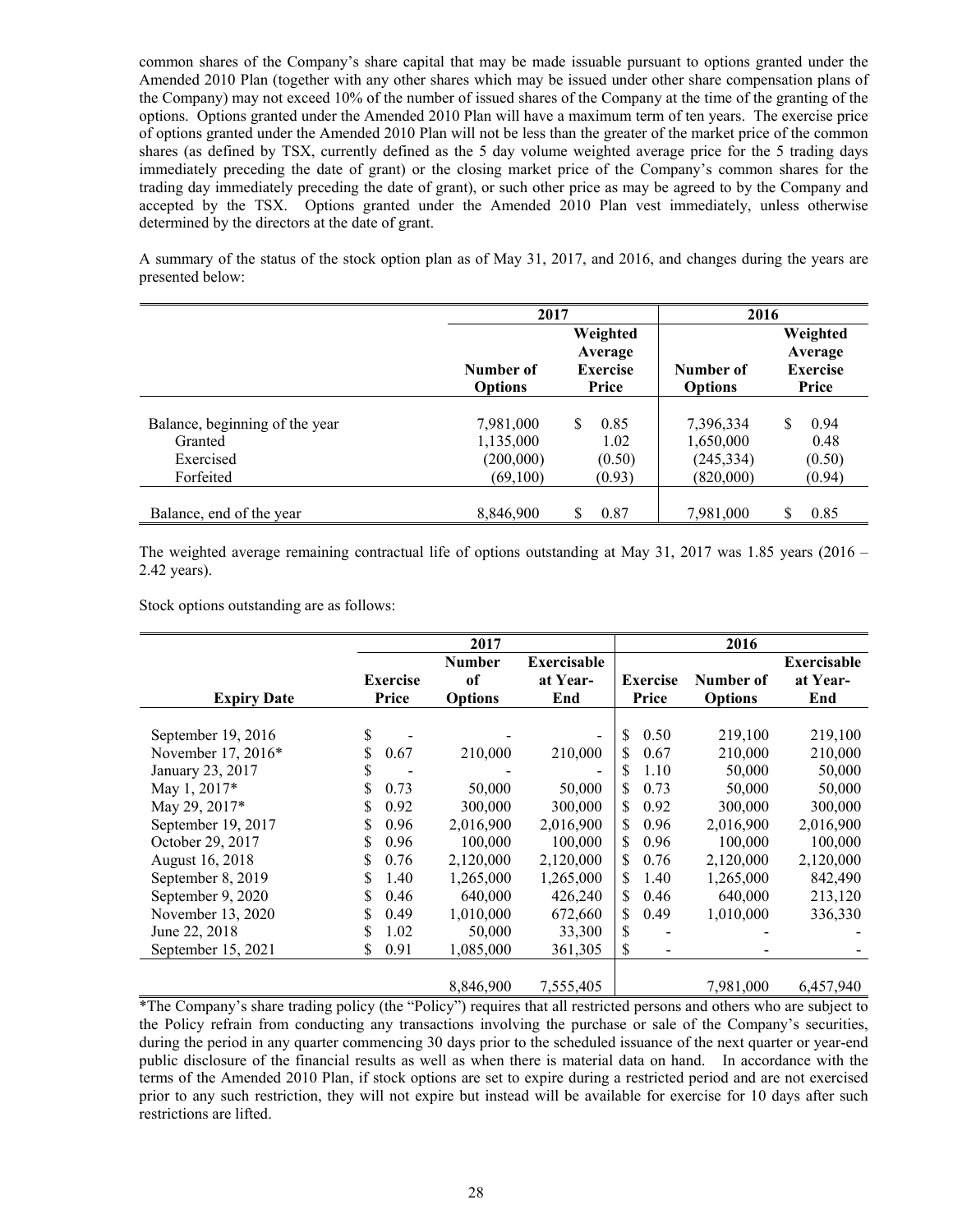The Company uses the fair value method for determining stock-based compensation for all options granted during the years. The fair value of options granted was \$691,819 (2016 - \$420,866), determined using the Black-Scholes option pricing model based on the following weighted average assumptions:

| For the year ended May 31, | 2017       | 2016     |
|----------------------------|------------|----------|
|                            |            |          |
| Risk-free interest rate    | $0.71\%$   | $0.88\%$ |
| Expected life of options   | 4.87 years | 5 years  |
| Annualized volatility      | 85.96%     | 72.33%   |
| Dividend yield             | $0\%$      | $0\%$    |
| Exercise price             | \$0.91     | \$0.48   |
|                            |            |          |
| Fair value per share       | \$0.61     | \$0.26   |

Annualized volatility was determined by reference to historic volatility of the Company.

Stock-based compensation has been allocated to the same expenses as cash compensation paid to the same employees or consultants, as follows:

| For the year ended May 31,                        |    | 2017    |   | 2016    |  |  |
|---------------------------------------------------|----|---------|---|---------|--|--|
| Consulting fees                                   | \$ | 301,884 | S | 415,360 |  |  |
| Exploration expenditures – Geological/geophysical |    | 33,433  |   | 18,468  |  |  |
| Investor relations                                |    | 73,514  |   | 96,309  |  |  |
| Professional fees                                 |    | 6,777   |   | 16,678  |  |  |
| Wages and benefits                                |    | 165,771 |   | 279,106 |  |  |
|                                                   | S  | 581,379 |   | 825,921 |  |  |

#### **7. RELATED PARTY TRANSACTIONS**

The Company entered into the following transactions with related parties:

| For the year ended May 31,                                      |    | 2017      |   | 2016      |  |
|-----------------------------------------------------------------|----|-----------|---|-----------|--|
|                                                                 |    |           |   |           |  |
| Consulting fees to CFO                                          | S  | 110,000   | S | 105,333   |  |
| Wages and benefits to CEO and COO                               |    | 790,187   |   | 806,046   |  |
| Wages and benefits to former President                          |    |           |   | 234,997   |  |
| Directors fees (included in consulting fees)                    |    | 151,250   |   | 151,250   |  |
| Fees to Vice President of Corporate Communications (included in |    |           |   |           |  |
| investor relations)                                             |    | 137,500   |   | 190,000   |  |
| Stock-based compensation to related parties                     |    | 476,664   |   | 653,520   |  |
|                                                                 |    |           |   |           |  |
|                                                                 | \$ | 1.665.601 |   | 2,141,146 |  |

As at May 31, 2017, included in accounts payable and accrued liabilities was \$18,271 (2016 – \$7,628) in expenses owing to companies related to officers and officers of the Company.

These amounts were unsecured, non-interest bearing and had no fixed terms or terms of repayment. Accordingly, fair value could not be readily determined.

The Company has also entered into change of control agreements with officers of the Company. In the case of termination, the officers are entitled to an amount equal to a multiple (ranging from two times to three times) of the sum of the annual base salary then payable to the officer, the aggregate amount of bonus(es) (if any) paid to the officer within the calendar year immediately preceding the Effective Date of Termination, and an amount equal to the vacation pay which would otherwise be payable for the one year period next following the Effective Date of Termination.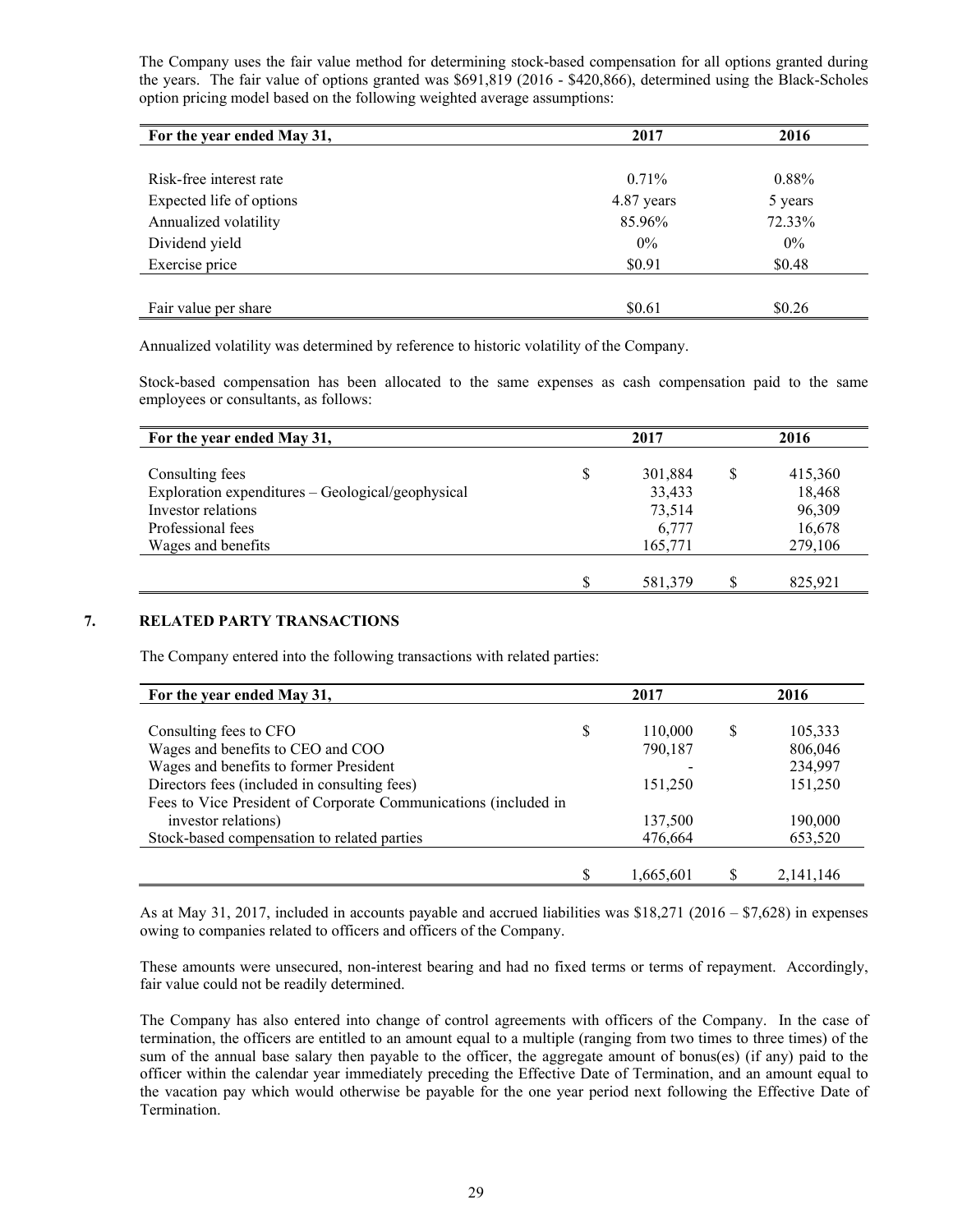## **8. GEOGRAPHIC SEGMENTED INFORMATION**

The Company operates in one industry segment, the mineral resources industry, and in two geographical segments, Canada and the United States. All current exploration activities are conducted in the United States and Canada. The significant asset categories identifiable with these geographical areas are as follows:

|                                       | Canada      |   | <b>United States</b> |               | <b>Total</b> |
|---------------------------------------|-------------|---|----------------------|---------------|--------------|
|                                       |             |   |                      |               |              |
| May 31, 2017                          |             |   |                      |               |              |
| Capitalized acquisition costs         | \$          |   | 4,527,740            | \$            | 4,527,740    |
| Property and equipment                | \$<br>8,367 |   | 61,162               | \$            | 69,529       |
|                                       |             |   |                      |               |              |
| May 31, 2016                          |             |   |                      |               |              |
| Capitalized acquisition costs         | \$          | S | 4,261,680            | \$            | 4,261,680    |
| Property and equipment                | \$<br>8,068 |   | 73,983               | \$            | 82,051       |
|                                       |             |   |                      |               |              |
| For the year ended May 31.            |             |   | 2017                 |               | 2016         |
|                                       |             |   |                      |               |              |
| Net loss for the year $-$ Canada      | \$          |   | (2,138,433)          | <sup>\$</sup> | (2,118,555)  |
| Net loss for the year - United States |             |   | (4,589,289)          |               | (5,315,660)  |
|                                       |             |   |                      |               |              |
| Net loss for the year                 | S           |   | (6,727,722)          |               | (7,434,215)  |

## **9. SUBSIDIARIES**

Significant subsidiaries for the years ended May 31, 2017 and 2016 are:

|                         |               |                            | The Company's      | The Company's      |
|-------------------------|---------------|----------------------------|--------------------|--------------------|
|                         |               |                            | effective interest | effective interest |
|                         | Country of    | Principal                  | for                | for                |
|                         | Incorporation | Activity                   | 2017               | 2016               |
|                         |               |                            |                    |                    |
| Corvus Gold (USA) Inc.  | USA           | Holding company            | $100\%$            | $100\%$            |
| Raven Gold Alaska Inc.  | USA           | Exploration company        | 100%               | $100\%$            |
| Corvus Gold Nevada Inc. | USA           | <b>Exploration company</b> | 100%               | $100\%$            |
| SoN Land & Water LLC    | USA           | <b>Exploration company</b> | 100%               | 100%               |

## **10. SUPPLEMENTAL CASH FLOW INFORMATION**

| For the year ended May 31,                                     |   | 2017   |   | 2016    |
|----------------------------------------------------------------|---|--------|---|---------|
|                                                                |   |        |   |         |
| Supplemental cash flow information                             |   |        |   |         |
| Interest paid                                                  |   |        |   | 5,113   |
| Income taxes paid (received)                                   |   |        |   |         |
| Non-cash financing and investing transactions                  |   |        |   |         |
| Shares issued to acquire mineral properties                    | S | 18,000 |   | 11,250  |
| Change in asset retirement obligations included in capitalized |   |        |   |         |
| acquisition costs                                              | S | 37,865 | S | 153,825 |
| Reclassification of contributed surplus on exercise of stock   |   |        |   |         |
| options                                                        |   | 78,054 |   | 95,748  |
|                                                                |   |        |   |         |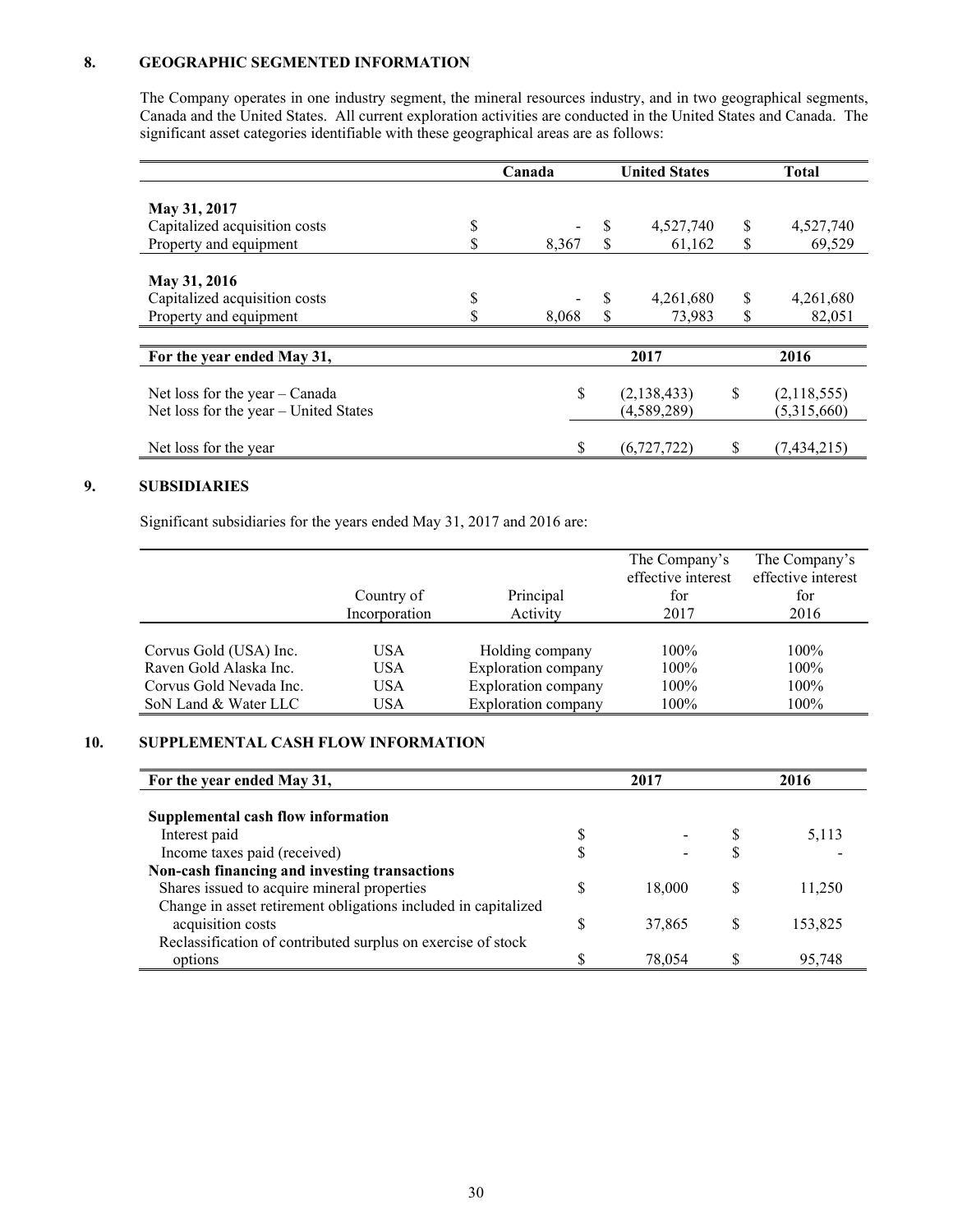## **11. INCOME TAXES**

A reconciliation of income taxes at statutory rates with the reported taxes is as follows for the years ended May 31:

|                                                                                                 | 2017 |                         | 2016                   |
|-------------------------------------------------------------------------------------------------|------|-------------------------|------------------------|
| Loss before income taxes<br>Statutory Canadian corporate tax rate                               | S    | (6,727,722)<br>26.00%   | (7,434,215)<br>26.00%  |
| Income tax recovery at statutory rates<br>Stock-based compensation<br>Effect of tax rate change | S    | (1,749,208)<br>151.159  | (1,932,896)<br>214,739 |
| Difference in tax rates in other jurisdictions<br>Tax benefits not realized                     |      | (374, 370)<br>1,972,419 | (422,602)<br>2,140,759 |
| Income tax recovery                                                                             | S    |                         |                        |

The significant components of the Company's deferred income tax assets and liabilities are as follows:

|                                                 |    | 2017         |    | 2016           |
|-------------------------------------------------|----|--------------|----|----------------|
|                                                 |    |              |    |                |
| Deferred income tax assets (liabilities)        |    |              |    |                |
| Mineral properties                              | S  | 17,495,000   | S  | 15,907,000     |
| Property and equipment                          |    | 38,000       |    | 30,000         |
| Share issuance costs                            |    | 32,000       |    | 45,000         |
| Non-capital losses available for future periods |    | 7,476,000    |    | 6,451,000      |
|                                                 |    |              |    |                |
|                                                 |    | 25,041,000   |    | 22,433,000     |
| Valuation allowance                             |    | (25,041,000) |    | (22, 433, 000) |
|                                                 |    |              |    |                |
| Net deferred tax assets                         | \$ |              | \$ |                |

At May 31, 2017, the Company has available non-capital tax losses for Canadian income tax purposes of approximately \$9,428,000 and net operating loss for US tax purposes of approximately \$14,778,000 available for carry-forward to reduce future years' taxable income, if not utilized, expiring as follows:

|      | Canada                   |    | <b>United States</b> |
|------|--------------------------|----|----------------------|
| 2029 | \$<br>۰.                 | \$ | 1,291,000            |
| 2030 | $\overline{\phantom{0}}$ |    | 1,000                |
| 2031 | 379,000                  |    | 192,000              |
| 2032 | 1,089,000                |    | 1,643,000            |
| 2033 | 1,443,000                |    | 2,168,000            |
| 2034 | 1,733,000                |    | 4,224,000            |
| 2035 | 1,806,000                |    | 1,963,000            |
| 2036 | 1,354,000                |    | 1,936,000            |
| 2037 | 1,624,000                |    | 1,360,000            |
|      |                          |    |                      |
|      | \$<br>9,428,000          | \$ | 14,778,000           |

In addition, the Company has available mineral resource expenses that are related to the Company's exploration activities in the United States of approximately \$55,428,000 and in Canada of approximately \$333,000, which may be deductible for tax purposes. Future tax benefits, which may arise as a result of applying these deductions to taxable income, have not been recognized in these accounts due to the uncertainty of future taxable income.